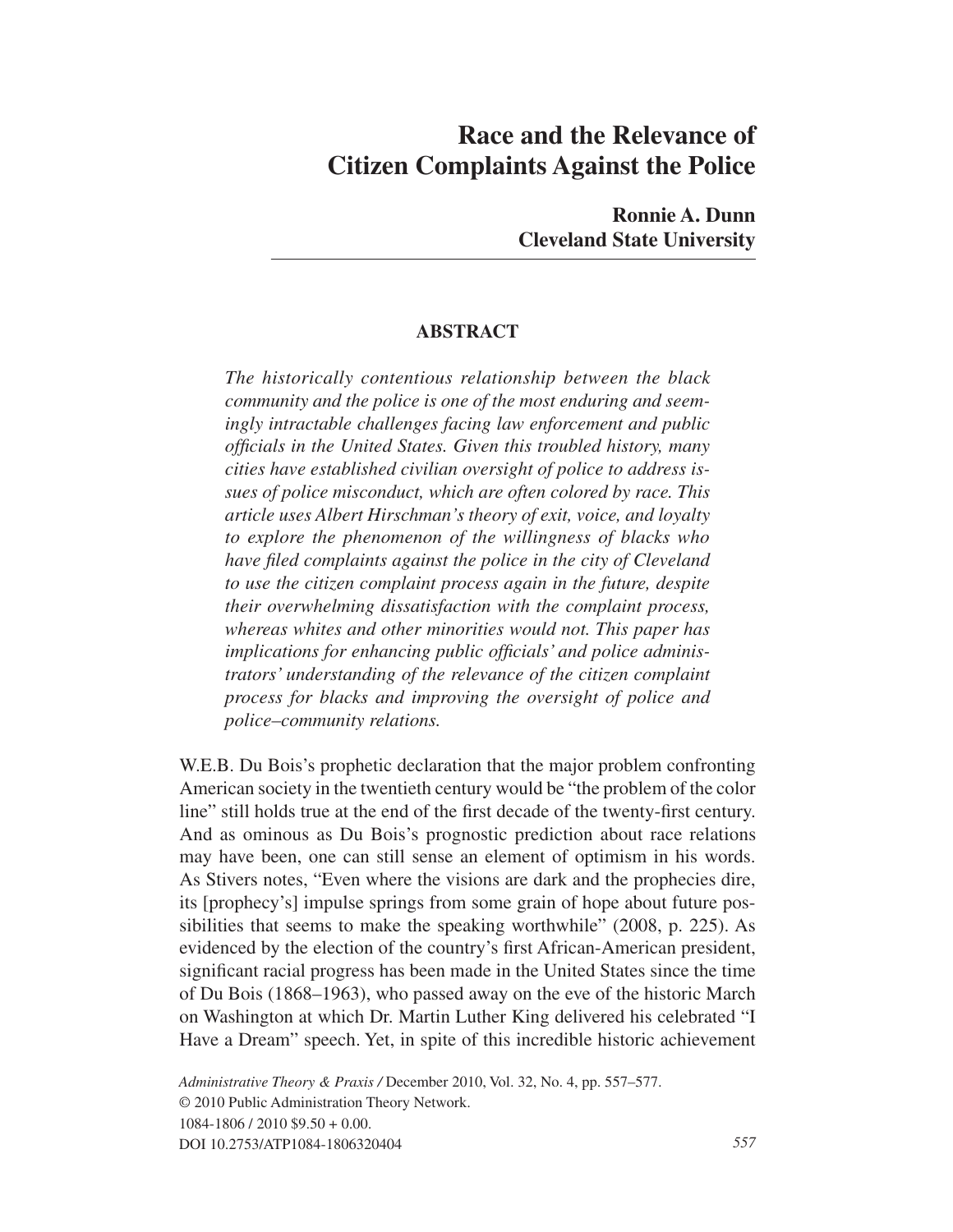and what it suggests about racial progress in this country, many of the racial divisions and inequalities that characterized the United States in the twentieth century are still present today.

In no sector of American society is this racialized reality more glaring than in the nation's criminal justice system. While racial/ethnic group disparities exist in other segments of American society, including the gap in academic achievement, income, homeownership, the accumulation of wealth, and disparities in health, the racial disparities in incarceration are of such a magnitude that it can be argued that the criminal justice system is the one area of national life in which blacks, and to a lesser degree other minorities, are the beneficiaries of uncontested affirmative action or a racial preference. As of 2008, 1 out of every 100 adults in the United States were in jail (Warren et al., 2008), and minorities, particularly blacks, are disproportionately represented at every stage of the nation's criminal justice system, from detainment to incarceration.1 Blacks are arrested, prosecuted, convicted, and incarcerated at rates disproportionate to their percentage of the population and in comparison to whites. Blacks comprise 12.3 percent of the U.S. population yet represent 40 percent of the country's incarcerated population (Holder, 2010). Racial and ethnic minorities make up 64 percent of persons in prison (U.S. Bureau of Justice Statistics, 2001), and based on current first-time incarceration rates, black males have a 32 percent chance of being incarcerated during their lifetime compared to 17 percent for Hispanic males and 5.9 percent for white males.

The police are essentially the gatekeepers to the criminal justice system (Siegel & Senna, 1997). The first, and most frequent, contact that the average citizen has with the criminal justice system is usually with the police, and these contacts primarily come in the form of traffic stops (Durose, Smith, & Langan, 2005). Consequently, as Van Maanen asserts, the police "represents the visible aspect of the body politic and is that aspect most likely to directly intervene in the daily lives of the citizenry" (1978, p. 115). This is particularly true in African-American communities and communities of color across the country in which there is generally a high police presence. As Erik Luna succinctly states, "Police officers still embody the initial contact between African Americans and the criminal justice system" (2003, p. 185). It is through these contacts with police that the concepts of "democracy" and "citizenship" are operationalized, defined, and given concrete meaning for the segment of the American public with whom the police, as frontline administrators (Maynard-Moody & Musheno, 2003), regularly come into contact.

Despite the demographic shift in America, with its population becoming more racially and ethnically diverse, and Latinos having surpassed African Americans as the largest minority group in the country, which some scholars suggest will redefine the boundaries of the U.S. color line (for a full discussion of this topic, see Frank, Akresh, & Lu, 2010), race relations in the United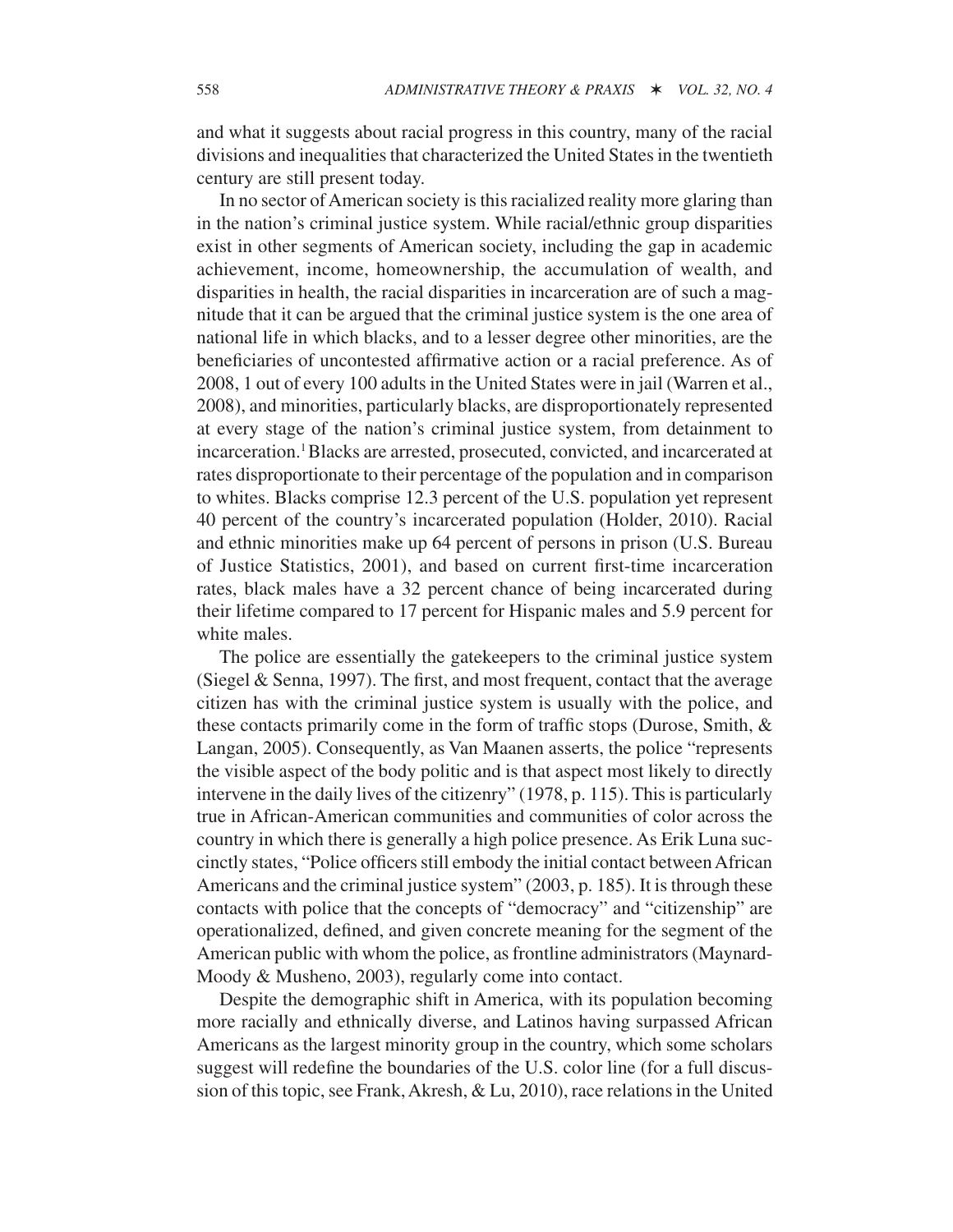#### *DUNN* 559

States are still, to a large degree, defined in terms of black and white. Although the concept of "race" has largely been discredited as a discrete biological fact (Jones, 1972) and social scientists have reached a consensus that race is a social construct "given concrete expression by the specific social relations and historical context in which they [racial categories] are embedded" (Omi & Winant, 1986, p. 60), race in America today is still acted on as if it were a strict biological determinant. Marvin Harris uses the principle of hypo-descent to describe the American use of the concept of race:

In the United States, the mechanism employed is the rule of hypodescent. This descent rule requires Americans to believe that anyone who is known to have had a Negro ancestor is a Negro. We admit nothing in between. . . . Hypo-descent means affiliation with the subordinate rather the superordinate group in order to avoid the ambiguity of intermediate identity . . . an invention which we in the United States have made in order to keep biological facts from intruding into our collective racist fantasies. (1964, p. 56)

As racial and ethnic diversity increases in American society throughout the twenty-first century, police–citizen encounters will increasingly take on greater importance because incidents involving cultural differences are likely to become more prevalent, particularly in light of the expanded role that local and state law enforcement agencies are being asked to fill in providing national security. David Harris argues that state and local police agencies have become "an adjunct force in the federal effort to fight the war on terror" (2005, p. 3) under the sweeping provisions of the USA Patriot Act enacted by Congress immediately after the terrorist attacks of September 11, 2001. In addition, local and state police in Arizona are also now being tasked with implementing and enforcing immigration policy under legislation<sup>2</sup> recently passed by that state, which critics, some legal scholars, and the Obama administration argue falls solely under the purview of the federal government. Similarly, a recent ruling by the Ohio Supreme Court significantly increased the discretion that police wield in the administration of traffic law enforcement by ruling that an officer's "unaided visual estimation of a vehicle's speed" is enough evidence to uphold a conviction for a speeding ticket in court even without the use of a radar detection device" (Fields, 2010). Although President Obama was referring specifically to the Arizona law, which he warned threatened "to undermine basic notions of fairness that we cherish as Americans, as well as the trust between police and our communities that is so crucial to keeping us safe" (Archibold, 2010), the same argument can be made for each of these and similar legal initiatives.

As the boundaries and use of police powers and discretion are expanded through such legal doctrine, the nation will likely witness a corresponding increase in the incidence of police–citizen encounters involving allegations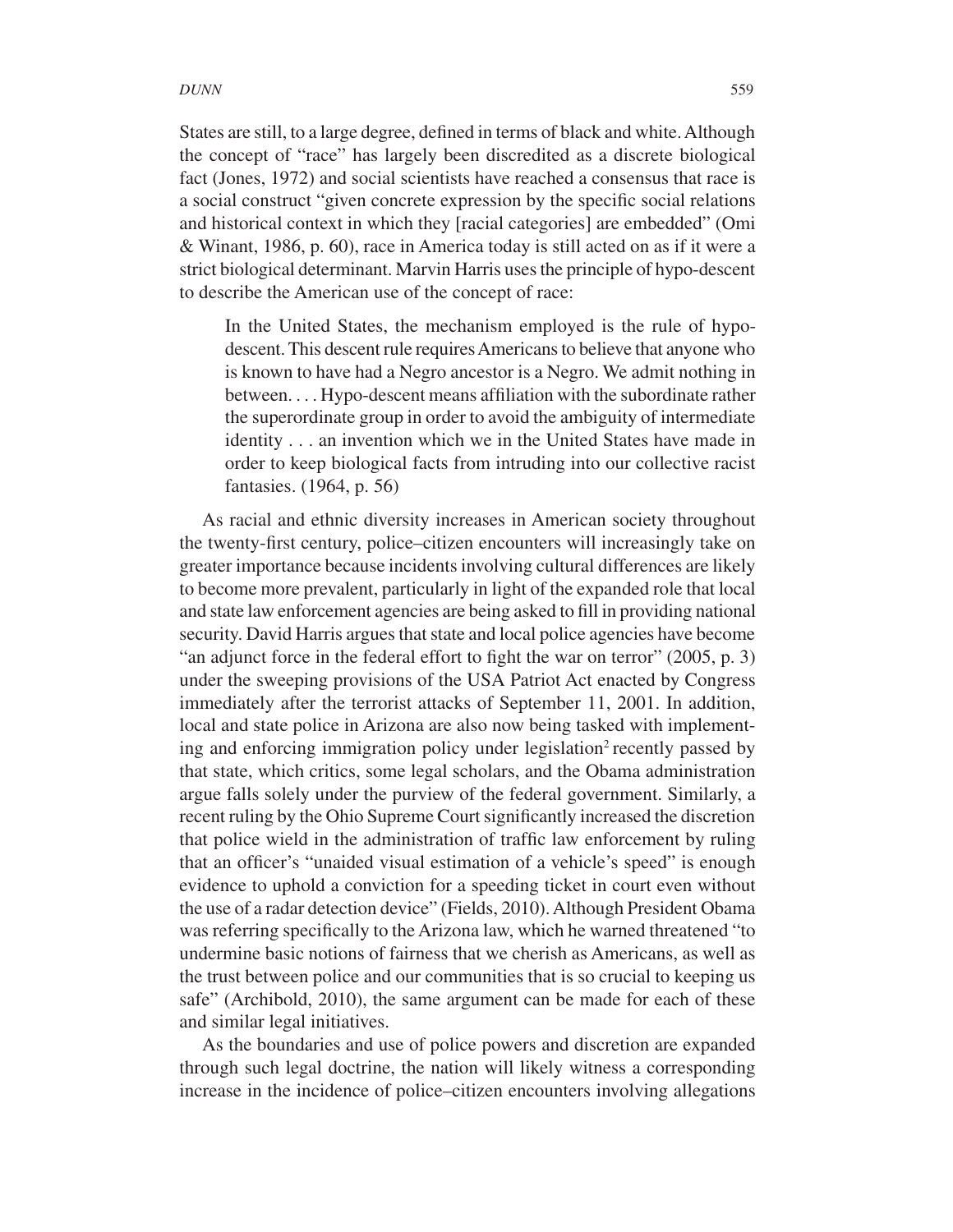of racial/ethnic profiling, abuse of authority, and the unnecessary use of force by police, particularly among people of color. As Luna notes, "Negative confrontations become 'race-making situations,' constructing what it means to be black [or more broadly minority] through interaction with police—namely, second-class citizens under constant surveillance and subject to abusive enforcement" (2003, p. 185). And as Samuel Walker, one of the foremost authorities on policing, adds, citing a 1998 Human Rights Watch report, "Police brutality is one of the most serious, enduring, and divisive human rights violations in the United States" and "Race continues to play a central role in police brutality in the United States" (Walker 2001). Walker concludes, "The problem of police abuse is primarily a problem of race relations and is one of the most volatile aspects of the national race crisis." Such negative police–citizen encounters were among the most contentious challenges faced by public officials and law enforcement in the last century and will likely become increasingly problematic in the twenty-first century, a time when the full support and involvement of all citizens, regardless of race/ethnicity or national origin, working along with law enforcement, are essential to the coproduction of public safety and national security.

While some political and social commentators have begun to suggest that the United States has now entered an era of postracialism with the election of Barack Obama, its first African-American president, ironically it was the arrest of President Obama's close friend, prominent African-American professor at Harvard Henry Louis "Skip" Gates, Jr., at his home in Cambridge, Massachusetts, by a white police officer,<sup>3</sup> a mere seven months after Obama's inauguration, that served as the first conspicuous indication of the faultiness of this notion of a postracial America. Although the specific details of the incident involving Professor Gates and Sergeant James Crowley of the Cambridge Police Department were highly contested and considerable debate ensued in the media and political circles about the actions and culpability of both parties, there was very little disagreement about the appropriate actions that Gates or any other citizen for that matter should take if they believe a police officer has abused his or her authority, treated them unlawfully, or violated their rights in some manner. Law enforcement officials, policing scholars, and civil rights advocates alike agree that if a citizen has a grievance regarding the manner in which he or she has been treated by a police officer, a complaint against that officer should be filed with that police department's civilian review board or internal affairs unit. While a citizen does have certain rights and may ask questions such as "Why am I being stopped?" when being detained, a citizen should not argue with a police officer at the scene of the encounter but should address the matter at a later time using the citizen complaint process (ACLU, 2006).

Leaving aside the particular circumstances surrounding the Gates incident, this article seeks to examine the potential satisfaction Gates or other citizens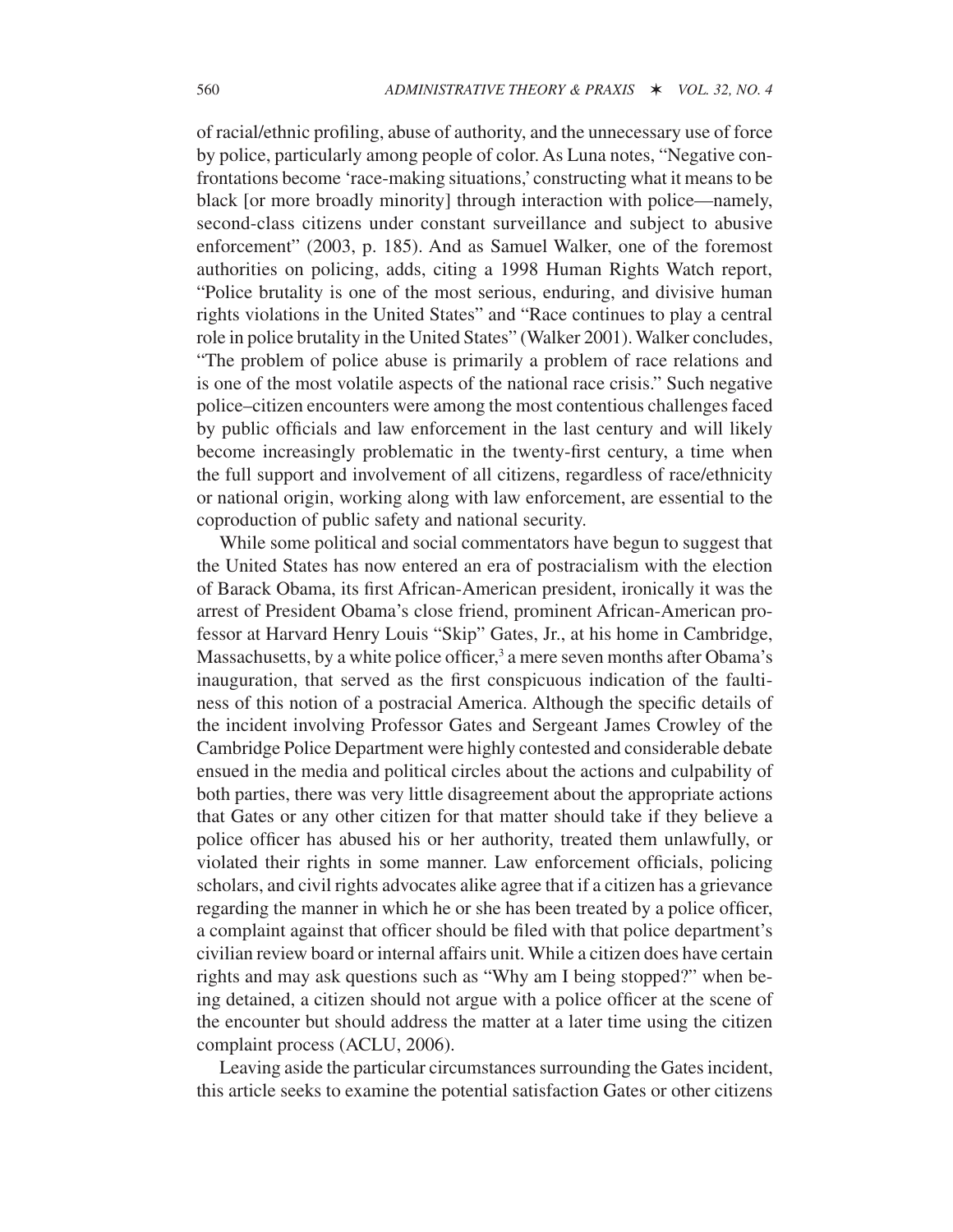are likely to receive from filing a complaint against police with a civilian review board. This article uses Albert Hirschman's (1970) theory of *exit, voice, and loyalty* to explore the counterintuitive willingness of blacks who had filed complaints against police with the Cleveland Police Review Board to use the citizen complaint process again in the future should the need arise, despite their overwhelming dissatisfaction with the citizen complaint process, as found in a survey of former complainants against members of the Cleveland Police Department. This willingness to use the complaint system again stands in contrast to that of whites and other minorities who were equally dissatisfied with the citizen complaint process yet would not go through the process again should the need arise in the future.<sup>4</sup> Why is it that blacks would be more willing to go through the citizen complaint process again than other racial groups despite being equally pessimistic about the effectiveness of filing a complaint against the police?

To better understand this phenomenon, I first look at the origins of the relationship between the black community, the police, and the criminal justice system and its evolution within a sociohistorical context. I will then examine the application of Hirschman's exit, voice, and loyalty theory to citizen– consumer dissatisfaction with policing services in an urban context.

# **THE RELATIONSHIP BETWEEN BLACKS, THE POLICE, AND THE CARCERAL SYSTEM**

While Du Bois's proclamation regarding the color line is revered as being provocative and profound, particularly given the time in which it was stated, it was essentially a pragmatic statement about the trajectory of race relations in this country given its past, the state of race relations at the time, and that of the foreseeable future. The use of race as the basis for the disparate treatment of blacks has been a pernicious and persistent problem throughout American history. From slavery, through the *de jure* segregation of the Jim Crow era, to the *de facto* segregation of the urban ghettoes, race has been used as a means of social control against blacks (Wacquant, 2001). During slavery, Feagin notes (2000), the color and cultural differences of Africans made them easier for whites to identify for purposes of enslavement and control. And according to Wintersmith, the legal customs and practices on which slavery was predicated were enacted in the independent states and commonwealths in legislation known as "Slave Codes" after the Revolutionary War, but before the founding of the country (1974, pp. 12–13).

Paradoxically, during roughly the same period in the history of the West that the contours of the legal structures to control and regulate blacks in the New World were being erected, a shift was occurring in the modes of punishment and social control in Europe and throughout the broader society in the United States in the years preceding the Civil War, as Michel Foucault delineates in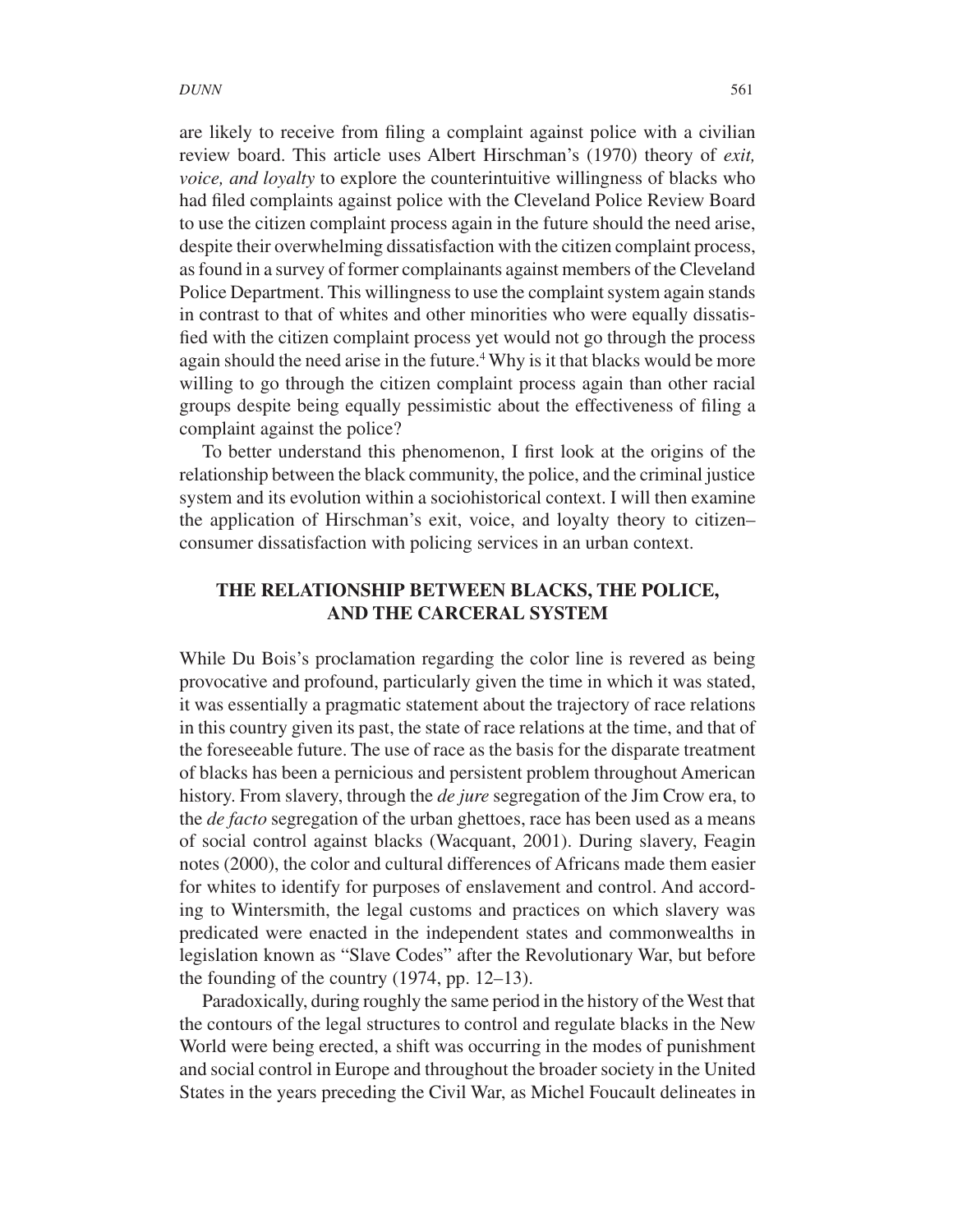his work *Discipline and Punish* (1977). Foucault describes what he refers to as "the age of sobriety in punishment" that began in the early nineteenth century with a turn away from the spectacle of physical punishment and the near complete disappearance of public executions and torture in Western societies by 1848 (p. 14). He refers to this coercive social control machinery within Western societies as the "carceral system," in which the penal institution stands at the center. Foucault's analysis of this carceral system examined the techniques utilized by it and associated agencies as well as the agents to *normalize* and control those elements within society deemed as *deviant*. Within the context of a racially stratified American society that contained the principles of white superiority and black inferiority within its founding documents, blacks were by definition deviant, and it was the patrollers, and later the police, that were charged with exerting social control over the black population.

Whereas Foucault traces his analysis of the evolution of punishment and the penal institution with historical accounts of public executions covering an 80-year period beginning around the time of modernity in the West (circa the late 1700s), the brutal social control measures used against blacks to institutionalize slavery had already been established during the hundred-year period between 1660 and 1760. It was during this period that the Slave Codes were enacted to regulate the growing black population and to define the relations between whites and the subordinate black population. According to Wright (1990), prior to this time, relations between the races were generally fluid, and blacks even had some legal rights with the courts, although this varied with time and place. There was no legal precedence for the early colonists to follow regarding slavery because English common law did not allow slavery. The emphasis placed on individual rights under English law precluded the sanctioning of slavery. However, the pressures of economic competition from other European expansionist nations facilitated the legal institutionalization of slavery with the support of the courts and its auxiliary agencies (Wright, 1990), which according to Foucault (1977) are appendages of the carceral. And as Foucault notes, "In a slave economy punitive mechanisms serve to provide an additional labour force—and to constitute a body of 'civil' slaves" (pp. 24–25).

During the period of slavery in America, the various laws, practices, and customs of the time regarding slaves resulted in the institutionalization of a white supremacy ideology. This factor was later reinforced by the 1857 Supreme Court ruling in *Dred Scott v. Sanford,* which held that blacks had no rights that whites were obligated to honor (Lineberry, Edwards, & Wattenberg, 1994, p. 161). This decision relegated the slave population to what Columbia University professor Manning Marable referred to as the "sub-proletarian class" (1983).

After slavery and the passage of the Thirteenth, Fourteenth, and Fifteenth Amendments to the Constitution, which were intended to end slavery and guarantee the rights and protections of citizenship to the former slaves (with the exception of suffrage for women), the Slave Codes were subsumed under Jim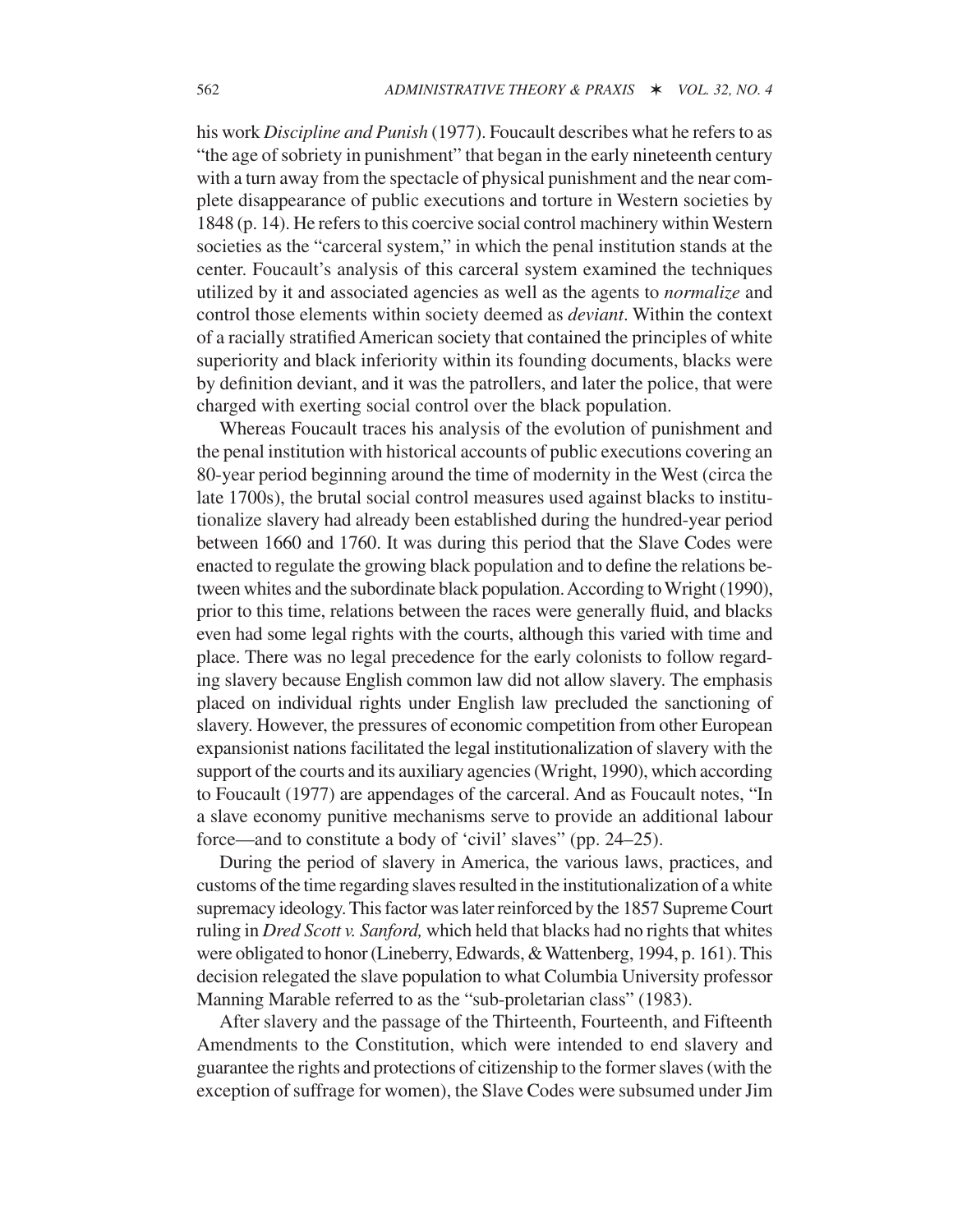Crow and the legal doctrine of "separate but equal" established by the Supreme Court ruling in *Plessy v. Ferguson* in 1896 (Wacquant, 2001; Wintersmith, 1974). Feagin (2000) traces the history of police violence against blacks to this period at the end of the Civil War when private and police violence were used to create and maintain the system of enforced segregation that resulted from white fears of the newly freed blacks and cites the historical role of white police officers as the principal agents of the violent repression of black Americans, particularly through the Jim Crow era. Ironically, as Marable (1983) notes, after emancipation, blacks were no longer protected by their status as slaves, that is, because slaves were considered the property of the slave owner and were capital-producing assets, it made poor business sense for a slave owner to destroy or greatly damage his own assets. "For these reasons, there were relatively few lynchings, public executions or imprisonment of blacks prior to the Civil War" (Marable, 1983, p. 109). However, after slavery, no longer protected by this paradoxical status, blacks were vulnerable to extreme levels of physical violence as the rate of lynchings and other types of abuses against blacks increased. There were 2,060 blacks lynched in the United States between 1882 and 1903 (Marable, 1983, p. 117). And according to Feagin (2000, p. 146), police were implicated in the 6,000 lynchings of black men and women that were recorded between the 1870s and the 1960s. It was also during the decades following the Civil War that high rates of black imprisonment became evident (Hawkins, 1985). In the years between Reconstruction and the beginning of the twentieth century, blacks made up between 70 and 95 percent of the prison population in the South (Adamson, 1983; Hawkins, 1985; Zimmerman, 1947).

The Supreme Court ruling in *Plessy v. Ferguson* circumscribed black life in America from the end of Reconstruction until the court's ruling in *Brown v. Topeka Board of Education,* 1954, and the advent of the modern civil rights movement (Wacquant, 2001; Wintersmith, 1974). Despite the legal ruling in *Brown v. Board* and passage of the 1960s civil rights legislation banning racial segregation and discrimination in education, public accommodations, housing, and employment, the administration and enforcement of these laws were much more difficult to implement as many blacks who migrated to the country's urban centers, particularly those in the North and Midwest, after World War II found themselves segregated to the austere living conditions of black ghettoes with their dilapidated housing, inadequate schools, high unemployment rates, poor health care, and high crime rates. Black frustration and anger were further provoked by indiscriminate police bias and brutality, exacerbating racial tensions, which resulted in hundreds of race riots in cities across the country from the mid- to late 1960s, including two in the city of Cleveland in 1966 and again in 1968 (Bowen, Dunn, & Kasdan, 2010).

President Lyndon Johnson convened the National Advisory Commission on Civil Disorders (the "Kerner Commission") in 1967 to determine the root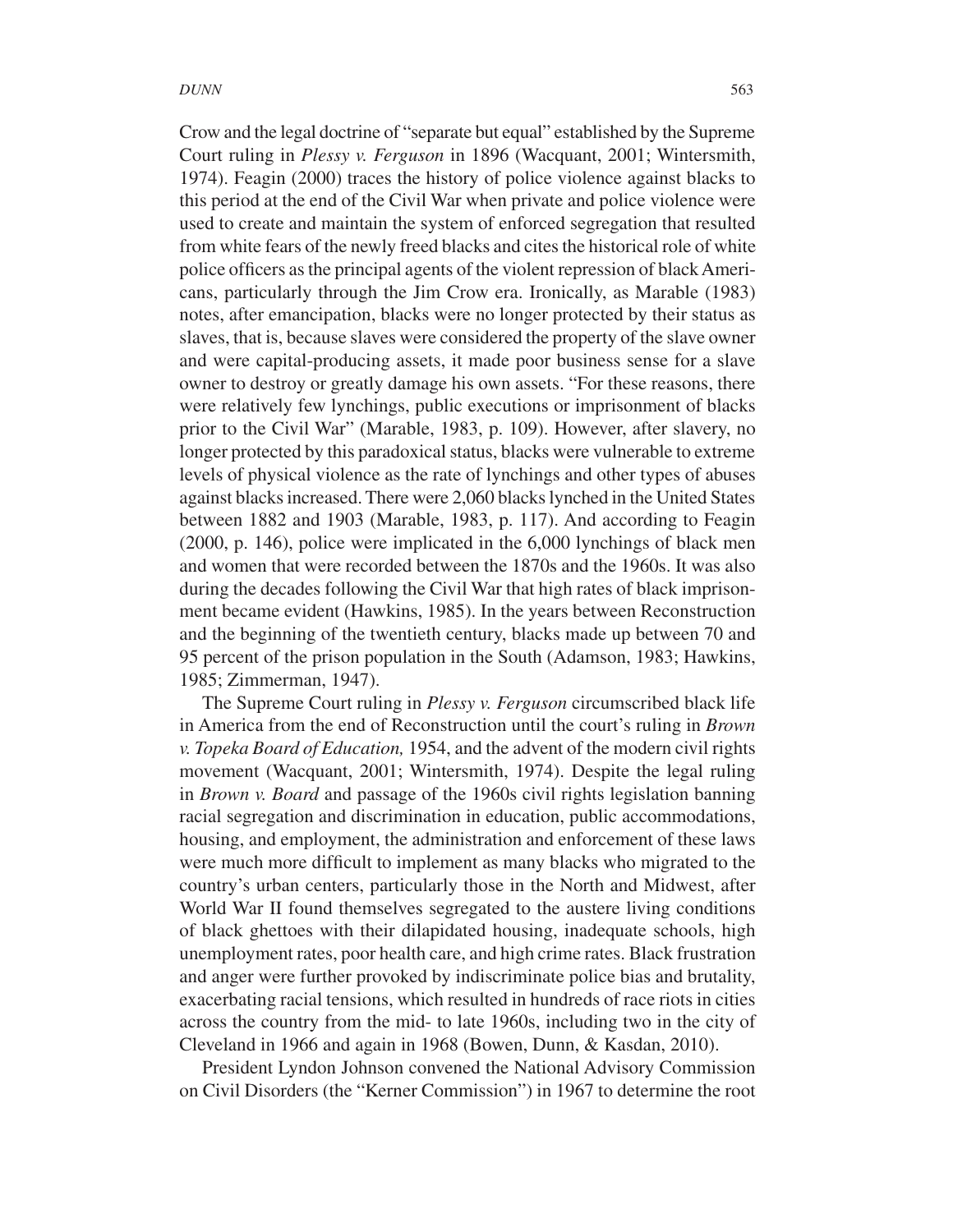causes of the riots and the racial climate in America and to make recommendations to address them. The report warned, "Our nation is moving toward two societies; one black, one white—separate and unequal," which appeared to substantiate Du Bois's foreboding prediction regarding the color line uttered more than two-thirds of a century earlier. And although the Supreme Court's ruling in *Brown* had ostensibly overturned the legal doctrine of "separate but equal," the report cited "deep hostility between police and ghetto communities as a primary cause of the disorders surveyed by the Commission" (National Advisory Commission on Civil Disorders, 1968, p. 157). Evidence of this hostility and that the precipitating events that sparked urban rebellions were seeming police provocations was explicitly expressed in the words of the black nationalist leader at the center of a shootout with the Cleveland police in 1968 that sparked a riot in the city's predominantly black Glenville neighborhood, who when asked the reason for the shootings upon his arrest stated, "You police have bothered us too long" (Moore, 2003, p. 87).

An outgrowth of the racial and social unrest of the 1960s and the demands for equality and racial and social justice embodied in the civil rights and black power movements were the increased efforts to achieve greater police accountability through civilian oversight of police. At present, there are an estimated 100 individual oversight agencies throughout the nation, roughly 80 percent of which are found in large cities. Concomitant with the increase in civilian oversight mechanisms across the country since the 1960s has been the growth of police unions that, outside the Southeast, have virtual universal jurisdiction and have adamantly opposed oversight efforts (Walker, 2001).

Despite the Kerner Commission's recommendations to address the dehumanizing police violation of the civil and human rights of inhabitants of America's black ghettoes and the proliferation of civilian oversight agencies throughout the country since the 1960s, with the exception of the occasional incident involving a prominent African American such as a Professor Gates or the most egregious case of some anonymous black victim being beaten or shot by police that might happen to be caught on video, the issue of police misconduct has, for the most part, remained buried in the American consciousness and has not been addressed in a substantive and sustained manner as part of the nation's public agenda. And although 28 states have enacted legislation prohibiting racial profiling by law enforcement agencies, the legacy of police misconduct has become an unfortunate yet enduring fact of life for most blacks and other people of color (Feagin, 2000; Harris, 2002; Milovanovic & Russell, 2001).

# **CIVILIAN OVERSIGHT AND POLICE ACCOUNTABILITY**

Although reform efforts and attempts to provide greater police accountability have resulted in an increase in the prevalence of community policing and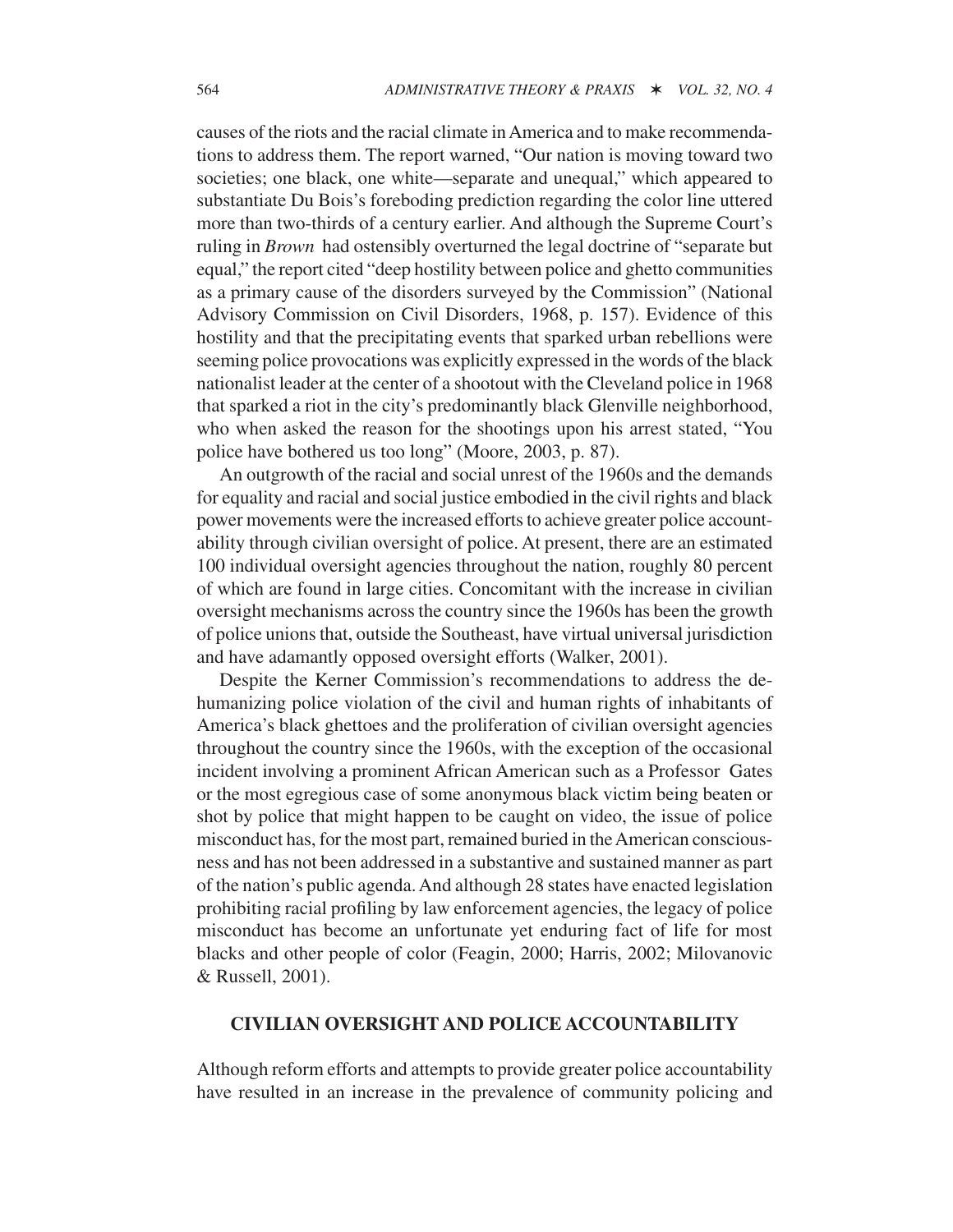citizen review mechanisms to address such concerns in police departments across the country, according to Walker, "There is a serious lack of research on the activities and effectiveness of oversight agencies" (as cited by Livingston, 2002, p. 1). He adds that "neither the law enforcement profession nor the new citizen oversight professional community have developed a set of professional standards for complaint procedures" (2005, p. 74). A review of the literature on the effectiveness of civilian oversight of police indicates that the results of such studies vary from jurisdiction to jurisdiction. And as Harris reports, civilian oversight systems "have a mixed record nationally . . . some have performed well, others have failed utterly, still others have hobbled along for years without being of much use to anyone" (2005, p. 104).

The primary objective of an external civilian oversight mechanism, such as a police review board, is to provide public accountability in the citizen complaint process by making the investigation of complaints of police misconduct and incidents involving the excessive and/or deadly use of force by police transparent and open to the public. As Greene notes, "oversight of the police must be accessible and transparent to the public and the police, and must be conducted independently from the police" (2007, p. 748). Oliver defines "transparency" as "a principle that allows those affected by administrative decisions . . . to know not only the basic facts and figures but the mechanisms and processes" and adds, "It is the duty of civil servants, managers and trustees to act visibly, predictably and understandably" (2004, p. 5).

### *Evaluation of the City of Cleveland's Police Review Board*

The city of Cleveland has one of the longest-standing contemporary civilian review boards in the country. Established in 1984, it was one of only 20 citizen oversight bodies in the United States in 1985 (De Angelis & Kupchik, 2007; Livingston, 2002; Walker, 2001), making Cleveland's among the earliest. In addition, Cleveland was also the first major U.S. city to elect an African-American mayor, Carl Stokes, in 1967. Despite the city's relatively long history of progressive politics, a comprehensive and systematic review and analysis of its Police Review Board's records had not been conducted until the research cited in this article was initiated in 2007 (Dunn, in press).

As part of an evaluation to assess the effectiveness of the Cleveland Police Review Board, a 27-item survey instrument was mailed to a sample of 1,189 complainants who had filed complaints against members of the Cleveland Police Department between 2000 and 2007 and for whom a mailing address and a final disposition of their complaint was recorded in the agency's database. Two months after the initial survey mailing, a second survey was sent to nonrespondents of the first mailing to generate a more complete response. A total of 163 completed surveys were returned, and 346 surveys were returned marked "nondeliverable." Nonreturned surveys were assumed to have been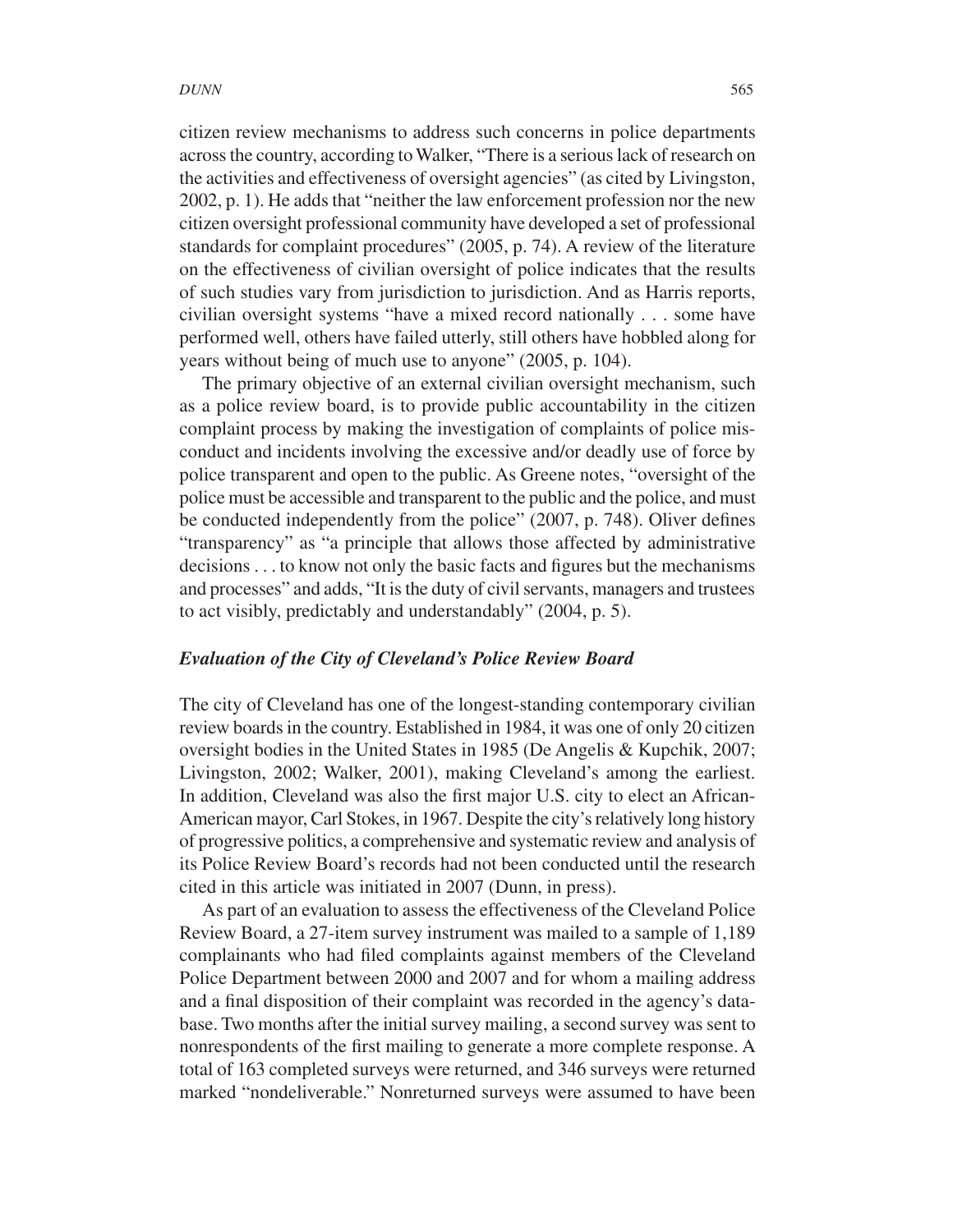mailed to valid addresses and thus represent persons who chose not to respond to the survey. As Armstrong and Overton report in their research on nonresponse bias in mail surveys, "a total sample refers to persons who presumably were contacted, and those persons not contacted, primarily those whose surveys were returned undeliverable, should be excluded from the sample" (1977, p. 396). In addition, Pavalko and Lutterman's (1973) research on the characteristics of respondents and nonrespondents to mail surveys found that those persons not contacted or whose surveys are returned undelivered are more similar to survey respondents than to nonrespondents. Thus, the 163 returned surveys out of the 843 surveys mailed to valid addresses represents a 19.3 percent response rate, which is considerable in comparison to similar studies that utilized mailed surveys to assess the citizen complaint process (Bartels & Silverman, 2005; Sviridoff & McElroy, 1989; Waters & Brown, 2000), and it can be concluded that the survey respondents in the study are comparable with the general complainant population.<sup>5</sup>

Along with collecting demographic data on the former complainants (Table 1), the survey examined four areas critical to the citizen complaint process (Walker, 2001): (1) the complaint intake process, (2) the complaint investigation process, (3) the complainant's objectives in filing a complaint, and (4) the overall experience with the citizen complaint process.

# **EXIT, VOICE, AND LOYALTY AMONG CITIZEN COMPLAINANTS**

The survey found that the former complainants held overwhelmingly negative views of their experience with the citizen complaint and Police Review Board process. Of the four dimensions of the citizen complaint process examined, only one, the complaint intake process, which was considered to be relatively open, was rated positively by a majority of the survey respondents. The majority of respondents (83 percent) did not view the investigation process, which includes the examination of all the relevant evidence, or the Police Review Board's examination of the evidence as being thorough and unbiased. However, despite the survey respondents' overwhelmingly negative view of their overall experience with the citizen complaint/Police Review Board processes and their doubt that the police are held accountable for their actions, a slight majority of the former complainants (44 percent compared to 42 percent) were willing to use the system again in the future to file a complaint against a police officer should the need arise.

While other studies of the citizen complaint process have had similar findings in this regard, they did not conduct further examination of this finding (Sviridoff & McElroy, 1989; Waters & Brown, 2000). Further analysis of the finding in this study revealed that race was the only demographic variable that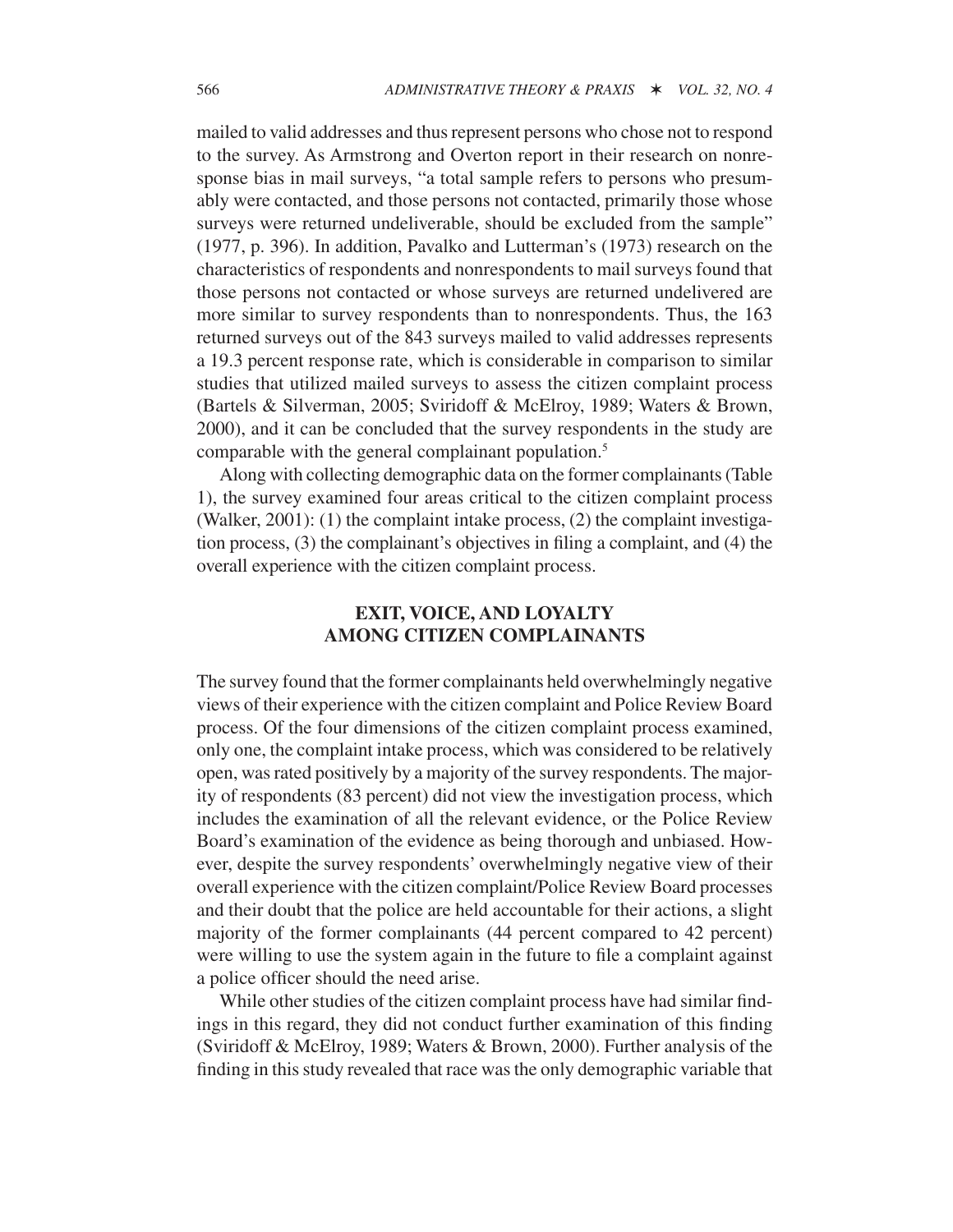# **Table 1. Demographic Data for Survey Respondents** (*N = 163*)

#### *Gender*

| Female | 52.1% |
|--------|-------|
| Male   | 42.9% |

#### *Race/Ethnicity/Origin*

|            | <b>Black</b> | White     | <b>Hispanic</b> | Arab      | Native<br>American |            |
|------------|--------------|-----------|-----------------|-----------|--------------------|------------|
|            | 52.1%        | 37.9%     | 1.8%            | $1.2\%$   | 1.8%               |            |
| <b>Sex</b> |              |           |                 |           |                    |            |
| Female     | 28.2%        | 20.8%     | $1.2\%$         | $1.2\%$   | $0.6\%$            |            |
| Male       | 23.9%        | 17.1%     | $0.6\%$         | $0\%$     | $1.2\%$            |            |
| Age        |              |           |                 |           |                    |            |
| $16 - 24$  | $25 - 34$    | $35 - 44$ | $45 - 54$       | $55 - 64$ | $65 - 74$          | 75 & above |
| 6.1%       | 12.9%        | 27.6%     | 26.4%           | 13.5%     | 8.6%               | $1.2\%$    |

#### *Education*

|         | Some       |                                                    |        |          |          |  |
|---------|------------|----------------------------------------------------|--------|----------|----------|--|
| Less    |            | HS grad/ Vocational college/no Bachelor Postgradu- |        |          |          |  |
| than HS | <b>GED</b> | school                                             | degree | degree   | ate      |  |
| $3.9\%$ | 19.6%      | $6.5\%$                                            | 26.4%  | $21.5\%$ | $14.3\%$ |  |

#### *Occupational status*

| FT            | Employed Employed<br>PТ | <b>Others</b> | Student                                     | Stay-at-<br>home<br>parents | $U$ nem-<br>ployed | Retired |
|---------------|-------------------------|---------------|---------------------------------------------|-----------------------------|--------------------|---------|
| 50%           | $0\%$                   | $10.4\%$      | 7.8%                                        | $3.9\%$                     | $3.9\%$            | 13.6%   |
| <i>Income</i> |                         |               |                                             |                             |                    |         |
| <\$20K        |                         |               | \$20-34.9K \$35-49.9K \$50-74.9K \$75-99.9K |                             | $$100-$<br>149.9K  | \$150K  |

| $18\%$ | 19% | $15.6\%$ | 18%                                                                                | 8.4% | 7.8% | $1.9\%$ |
|--------|-----|----------|------------------------------------------------------------------------------------|------|------|---------|
|        |     |          | * Total percentages may not equal 100% due to missing data.                        |      |      |         |
|        |     |          | ** Race/Ethnicity/Origin reflects the categories used in the OPS Citizen Complaint |      |      |         |
|        |     |          |                                                                                    |      |      |         |

database and the self-identified responses of the survey respondents.

had a significant influence on complainants' willingness to file a complaint again in the future.<sup>6</sup> Race had a positive effect on blacks' willingness to use the complaint system again in the future, while it had a negative effect on whites' and other minorities' willingness to go through the complaint process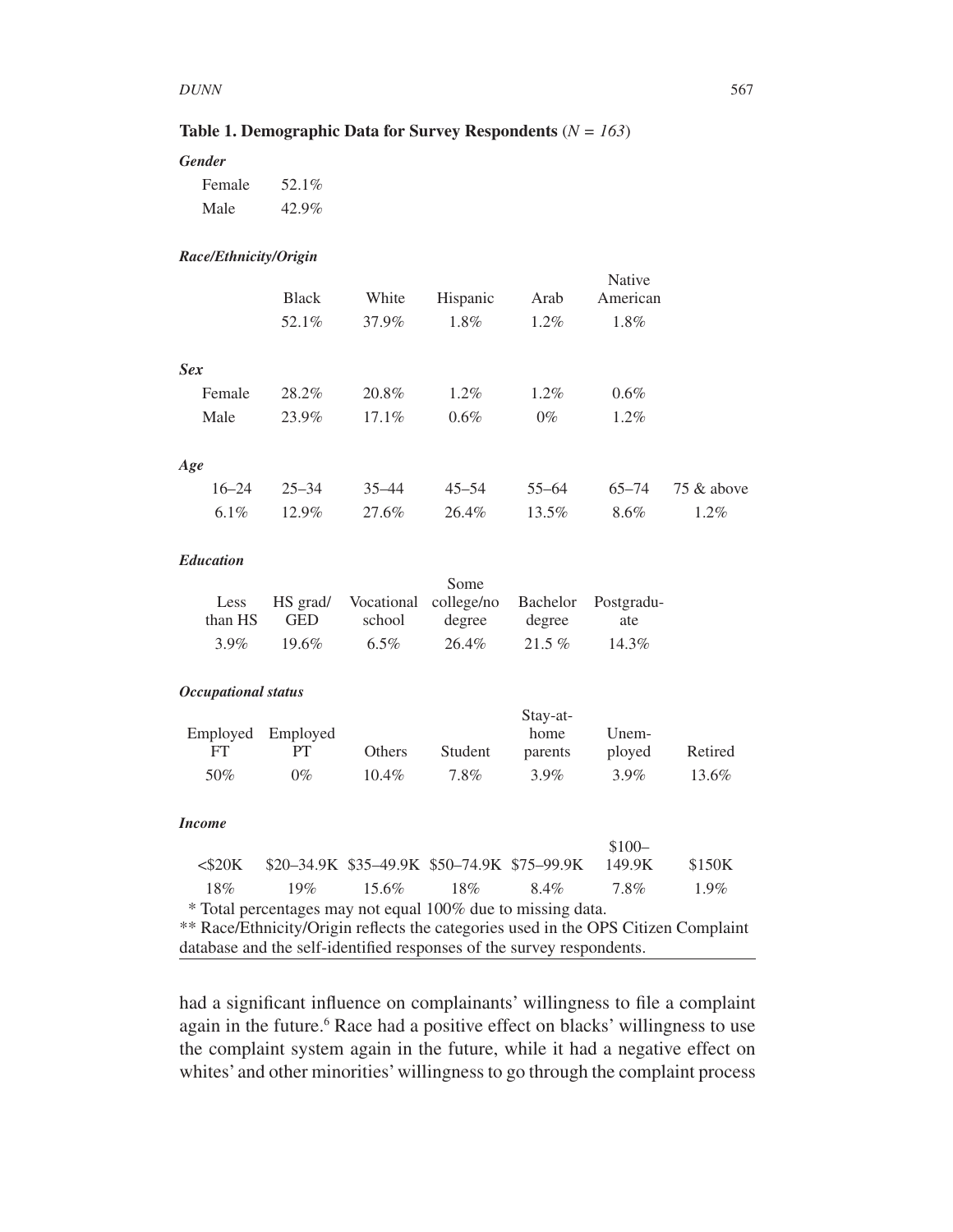again. Fifty-one percent of blacks were willing to use the citizen complaint process again; in contrast, 32 percent of whites and 37.5 percent of other minorities were willing to use the process again or were undecided. Research on police misconduct, citizen complaints, and public opinion of the police has consistently shown that racial and ethnic minorities are overrepresented among persons alleging police misconduct and have less confidence and trust in the police than do whites (Bridenball & Jesilow, 2008; Seron, Pereira, & Kovath, 2004). The fact that a majority of the former complainants surveyed in this study were strong in their conviction that they would file another complaint in the future if the need arose in spite of their profound cynicism of the citizen complaint process suggests that the act of filing a complaint still holds some intrinsic value for this subset of citizens and provides law enforcement administrators and public officials with something on which to build to enhance citizens' satisfaction with, and public confidence in, the citizen complaint process.

Why would some dissatisfied former complainants, particularly blacks, given their troubled history with the police as an institution, be more loyal to the citizen complaint process than others? Economist Albert Hirschman's (1970) theory of exit, voice, and loyalty can help provide insight into the ostensibly counterintuitive willingness of former black complainants to use the citizen complaint system in the future despite their negative past experience and perception of the complaint process. Although Hirschman's theory is principally an economic model, it has been applied in a number of contexts, including political participation (Wilson & Taub, 2007), romantic involvements, and employee dissatisfaction within an organization (Saunders, 1992). Hirschman states that when consumers are dissatisfied with the quality of a business's product, the actions of their political party, or an organization's performance, they generally make their dissatisfaction known through two competing alternatives: exit or voice. According to Hirschman, under the exit alternative, "Some customers stop buying the firm's products or some members leave the organization" (1970, p. 4), resulting in a drop in revenues or a decline in memberships, and management is compelled to look for ways to correct whatever deficiencies have led to the exit. On the other hand, under voice, "The firm's customers or the organization's members express their dissatisfaction directly to management . . . or through general protest addressed to anyone who cares to listen" (1970, p. 4). At this point management tries to find the causes of and solutions to their customers' and members' dissatisfaction.

Using Hirschman's theoretical argument, the Police Review Board is the organization and the complainants are the consumers of the oversight services the board provides, which is a public service, that is, a public good. According to Hirschman, public goods are "consumed by all those who are members of a given community . . . or geographical area in such a manner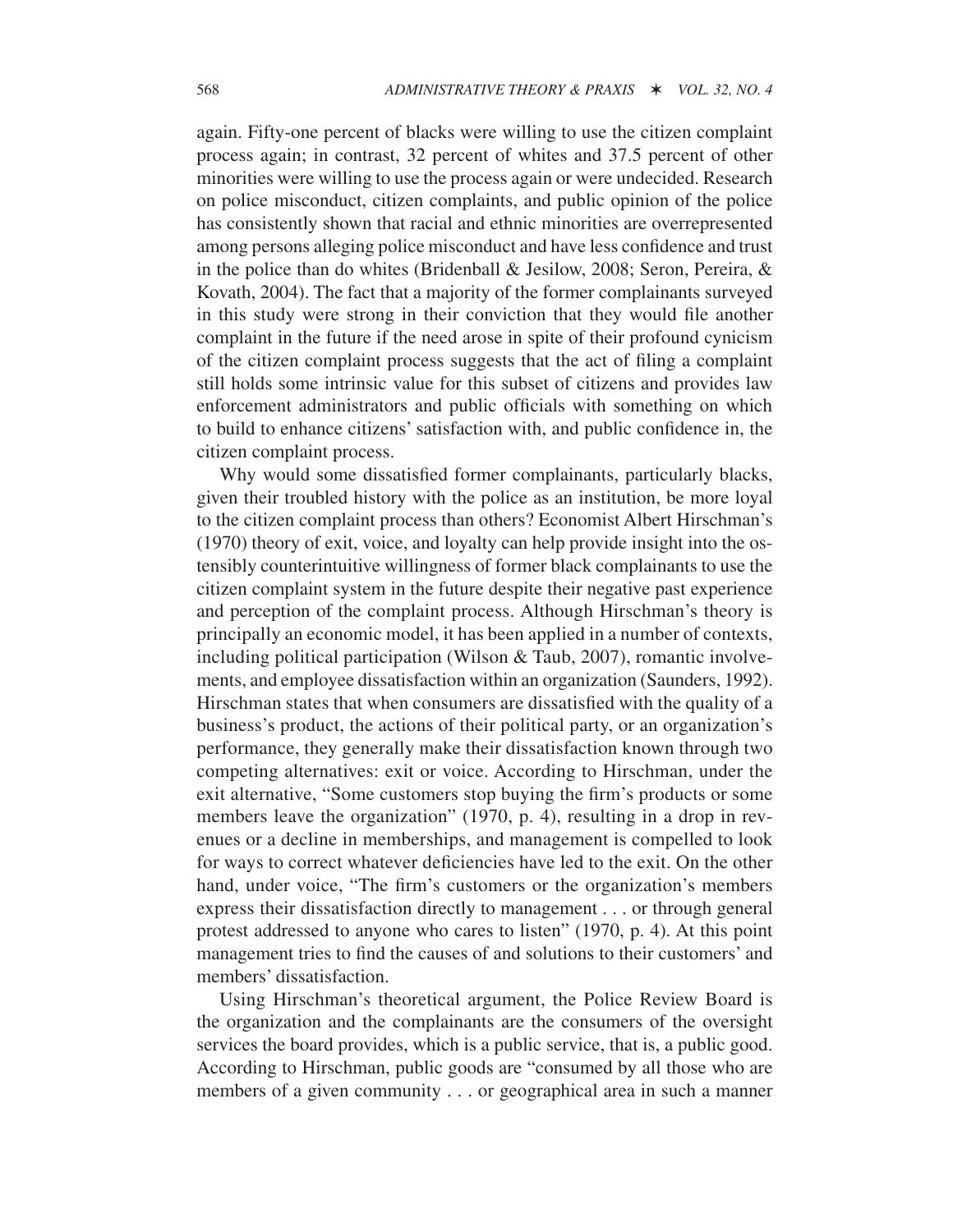that consumption or use by one member does not detract from consumption or use by another," and from which "there is no escape from consuming . . . unless one were to leave the community by which they are provided" (1970, p. 101). And he refers to "crime prevention," that is, policing or public safety, as such a public good, which results from public policies and is enjoyed by everyone (1970, p. 101).

The very essence of a citizen complaint system is meant to give voice to the grievances of citizens. Citizen complaints against police are intended to serve as an *early warning system* to alert government officials and police administrators to potential problems in officer conduct, enabling administration to identify and address such problematic behavior before it reaches a critical stage (Luna, 2003; Walker, 2005). Correspondingly, Luna refers to "voice" in a law enforcement context as "the ability of affected individuals and groups to participate in the process of policy formulation and the review of specific actions, allowing their concerns to be aired and genuinely considered by law enforcement" (2003, p. 208), which he sees as fundamental to the development of a more democratic police force.

Hirschman explains that exit is the option of preference within the American tradition and that "the United States owes its very existence and growth to millions of decisions favoring exit over voice" (1970, p. 106). He points to the actions of the pilgrims, the settlers of the Western frontier, and the upward and corresponding outward social mobility patterns reflected in the physical relocation of individuals and groups away from their community of origin as they ascend the socioeconomic ladder of success in the United States as evidence of this preference for exit over voice within the American tradition. And as Sharp notes, exit and voice are of particular interest to scholars of urban politics, particularly exit, given the significance of residential relocation in "Tiebout's model of the metropolis as a marketplace of local governments where citizens 'vote with their feet'" (1984, p. 67).

Hirschman cites the black power movement, however, as an explicit rejection of this traditional American pattern of social mobility, which was deemed "unworkable and undesirable" by members of African-American communities that he described as the "most depressed group in our society" (1970, p. 109). As he states, "In the case of the minority that has been discriminated against a further argument can often be made: namely, that exit is bound to be unsatisfactory and unsuccessful even from the point of view of the individuals who practice it" (1970, p. 110). And in examination of how community membership affects people's behavior in addressing social dilemmas, Tyler and Degoey contend that "identification with the community is often proposed to reflect people's psychological attachment to their community, which alters the basis for their behavior and leads them to be concerned about the needs of the community" (1995, p. 484). Accordingly, Hirschman argued that the black power doctrine's open advocacy of the group process of upward mobility over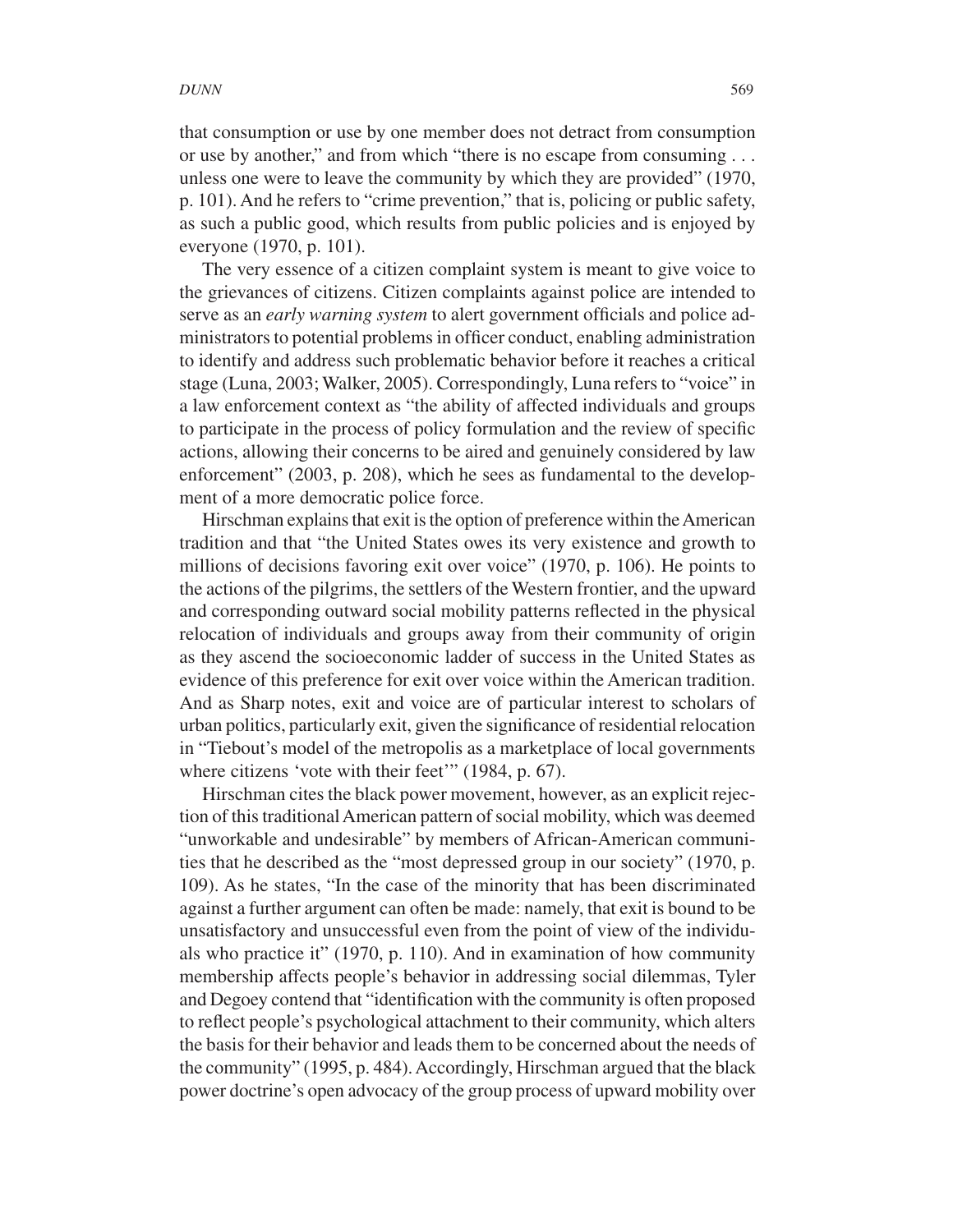that of the individual "spurned and castigated a supreme value of American society—success via exit from one's group" (1970, p. 112).

Sharp points out that in principle, exit and voice "are not the only options for dissatisfied citizens. Apathy, patient endurance, alienation, and substitution of private sector consumption for public goods are also possibilities" (1984, p. 67) that Sharp puts forth as behavioral alternatives to customer dissatisfaction. And in the present case, the willingness of the primarily black complainants to go through the process again in the face of their overwhelming pessimism regarding the complaint process seems not only counterintuitive, but *tragic* in the sense that Stivers refers to it as having "hope without optimism" (2008, p. 233). The alternative behaviors that Sharp (1984) cites as well as that expressed by the disgruntled citizens who would go through the complaint process again despite their cynicism, although on the surface may appear to be naïveté, are demonstrations of what Hirschman refers to as "loyalist behavior." According to Hirschman, loyalty is "the extent to which customer-members are willing to trade off the certainty of exit against the uncertainties of an improvement in the deteriorated product" (1970, p. 77). He adds that "as a rule . . . loyalty holds exit at bay and activates voice" and "in the face of discontent with the way things are going in an organization an individual member can remain loyal without being influential himself, but hardly without the expectation that someone will act or something will happen to improve matters" (1970, p. 77). It is this expectation or "hope without optimism" that someone or something will change things that these loyalist complainants, who are predominately black, hold on to in their willingness to go through the citizen complaint process again.

In Hirschman's consumer goods model under exit, once the customer leaves, they are not concerned about its future quality—they have moved on to a suitable substitute that satisfies their needs. Conversely, this same disregard is not so readily possible when dealing with a public good. Even if the member leaves the community, the public good—in this case, policing services—is still being provided, and they are still "a consumer of the article in spite of the decision not to buy it any longer, and a member of the organization in spite of formal exit" (Hirschman, 1970, p. 100). Consequently, although a sizable minority of former complainants is unwilling to use the citizen complaint process again, unless they "vote with their feet" (Sharp, 1984, p. 67) and move outside of the city's police jurisdiction, they are nonetheless affected by the substandard quality of the police services provided in the city. As Hirschman explains in this instance, the complainant "is involved . . . in both the production and consumption of the organization's output" (1970, p. 100); therefore, the collective effect of the alienated complainants' exit from the citizen complaint process will add to the further deterioration of the quality of policing in the jurisdiction.

In contrast to Hirschman's example of exit from a private consumer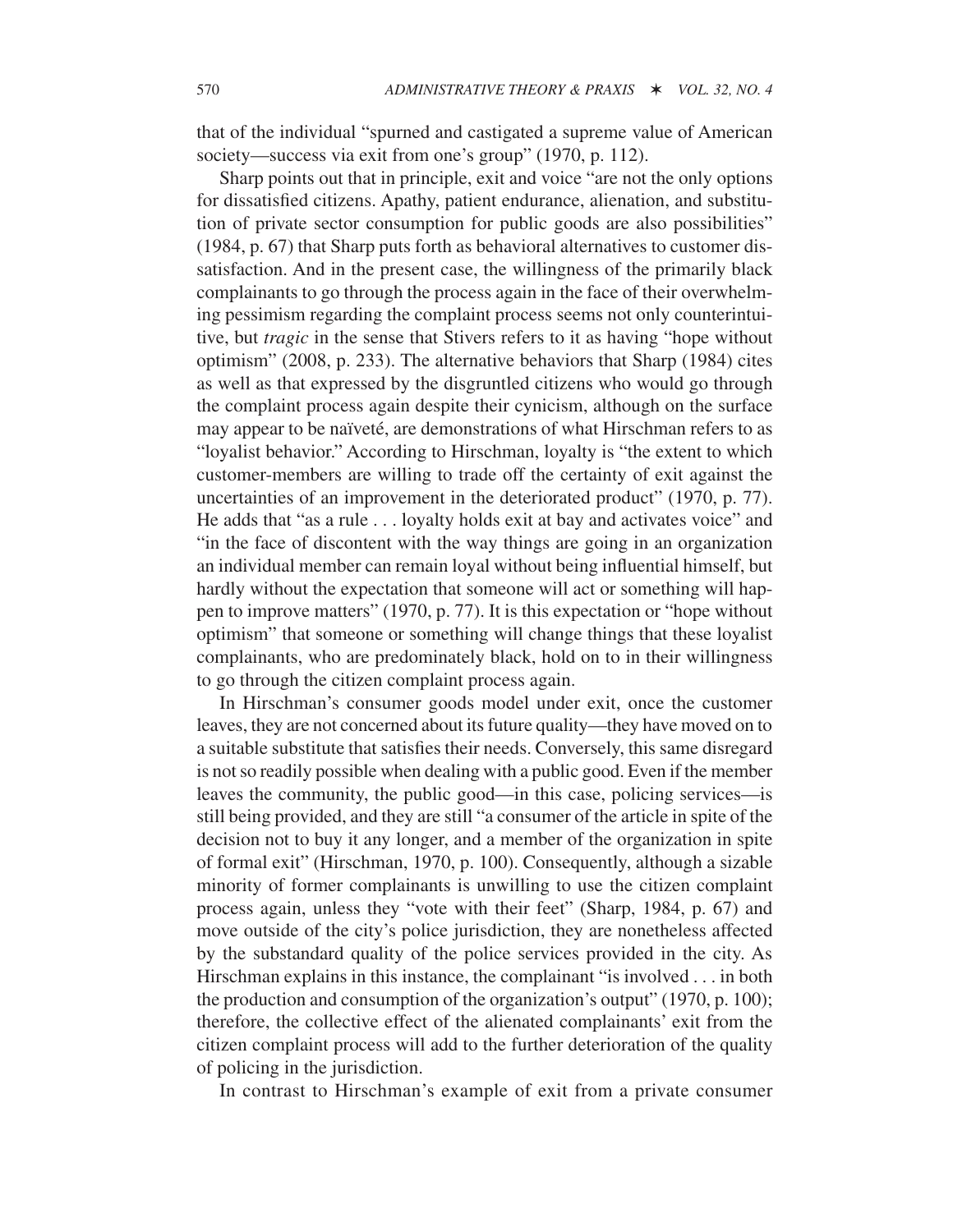good, where a decline in revenue as a result of customers' dissatisfaction gains the attention of management and induces it to act to resolve the deficiency causing the loss, a drop in the number of complaints filed against police can be misinterpreted by police administrators and city leaders to mean that the incidence of police misconduct has declined and citizens are generally satisfied with the quality of police services. A reduction in the number of complaints will not automatically indicate to administrators that a segment of the public is at odds with the citizen complaint process because of their negative past experiences and are deterred from using the system again.

This illuminates the high cost (Hirschman, 1970) the exit alternative has on the citizen complaint and police oversight process in that it deprives management of valuable feedback in the form of complaints, which are essential to any police oversight mechanism. Along with management's not having the benefit of the valuable information provided by the citizen complaints, which should be used to identify and address issues of police misconduct by informing training needs and providing policy guidance, the deficiencies within the citizen complaint process itself are not made evident to management and therefore go unaddressed. This missing feedback mechanism is referred to as the "learning" feature of a complaint procedure (Walker, 2001, p. 142), which makes it possible for administrators to address the deficiencies in both the complaint procedure and the conduct of problematic officers. Maguire and Corbett cite "providing information to managers with which to make improvements" and "to maintain discipline" as two of the principal goals of a police complaint system (as cited in Waters & Brown, 2000, p. 635).

The absence of this critical feedback component enhances the importance of the disgruntled complainants who are willing to file a complaint against the police to the citizen complaint process and the concept of police accountability. As Sharp notes in her application of Hirschman's theory in the context of local governmental problems such as that of the citizen complaint process, "Voice in its many forms provides corrective feedback that can help get faltering institutions back on track" (1984, p. 67). The very act of filing a complaint is an expression of "voice" for most people, all else being equal, and whether or not to go through the citizen complaint process again hinges on weighing the cost and the potential benefits against the expected outcome. The cost includes the time it takes to travel to the appropriate location to file the complaint, the transportation cost, and the physical, mental, and emotional energy it takes to file a complaint against a police officer, particularly considering the police bureaucracy and the cloistered nature of the police as an institution. In contrast, the benefits include an opportunity to voice one's grievance and the prospect of having the complaint sustained and the officer sanctioned, potentially affecting police procedure, policy, and training, and ultimately making an incremental improvement in the overall quality of policing in the jurisdiction.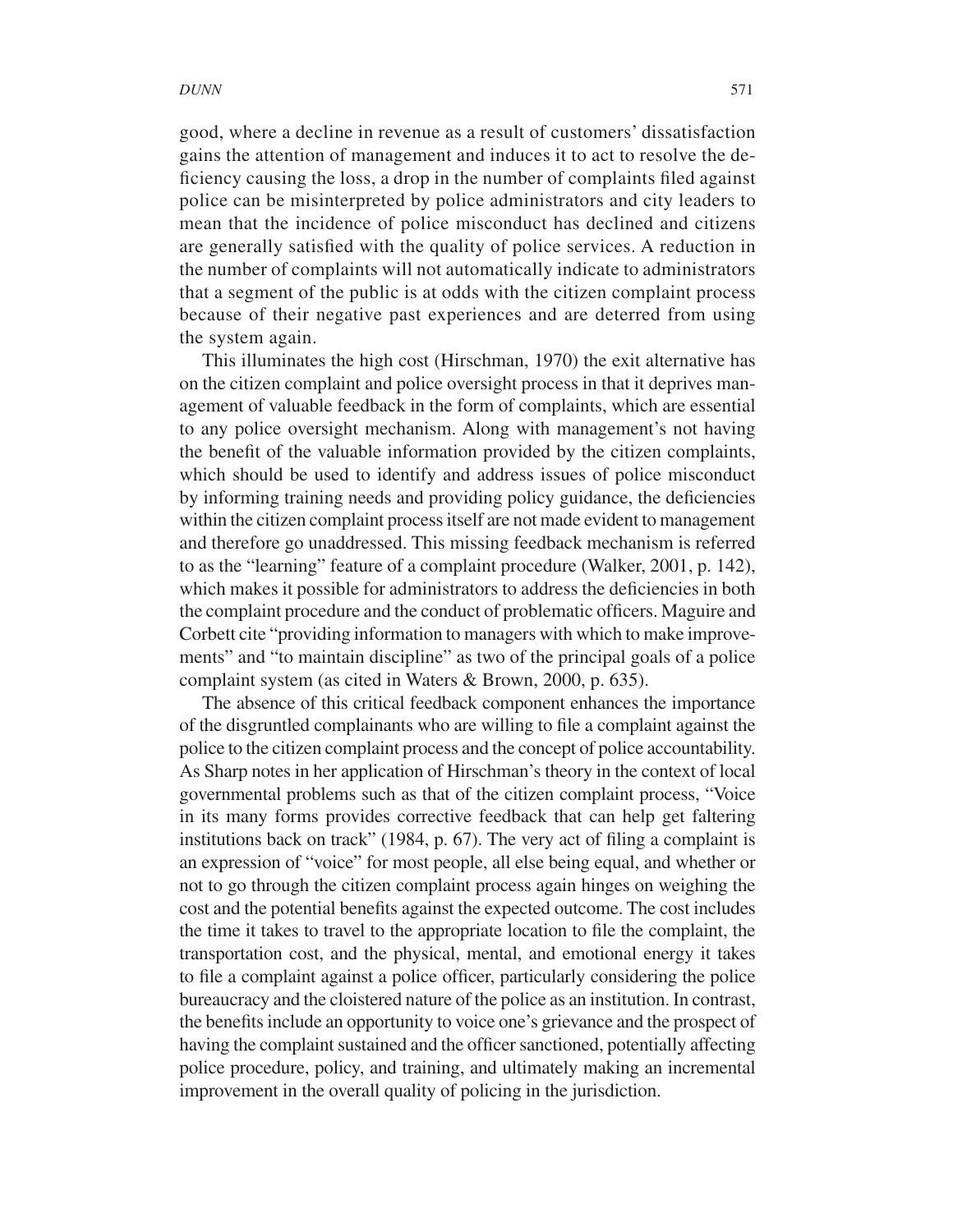# **CONCLUSION**

While blacks express a greater propensity to exercise voice over exit than complainants of other races/ethnicities, this choice is likely related to the availability of each option to members of the respective groups. As noted by Hirschman (1970), in the United States, residential mobility is a function of socioeconomic class. Those who are able to leave distressed neighborhoods generally do. However, as Hirschman (1970) indicates, blacks have not historically had the freedom to exercise exit due to discrimination and are disproportionately among the lower socioeconomic class in America. Therefore, being left primarily with only the option of voice, segments of the black community, particularly those in low-income urban areas, have embraced the militancy of voice, which Hirschman has identified as a fundamental value in the Black Power movement's rejection of exit.

A recent Brookings Institution (Frey, 2010) study described Cleveland as "the fastest declining major city not hit by a hurricane" (Smith, 2010, p. B-1) as its population dropped by more than half over the past 50 years. During this time, its black population increased from 16 percent in 1950 to 54 percent today, while the white population has declined from 84 percent to 38 percent. Other racial groups only make up 8 percent of the city's population. Cleveland also has the dubious distinction of being among the most racially segregated and poorest big city in the country (Salling, 2001; Smith & Davis, 2002). Cleveland's median household income in 2006 was \$26,535, and 71 percent of blacks and 75 percent of other minorities in the survey reported annual income below \$50,000 compared to 43 percent of whites. Although these factors would suggest that blacks' greater propensity to use the citizen complaint system in the future is related to their inability to migrate from the city, the Brookings Institution study reported that "an exodus" of families of "all races and income levels is reshaping Cleveland," which has lost roughly 10 percent of its population since 2000, "and married couples with children have led the stampede" (Smith, 2010, p. A-1). Therefore blacks' willingness to use the citizen complaint process again in comparison to other racial groups cannot readily be dismissed as merely a reflection of a black urban underclass that is unable to leave the city.

This loyalty to the concept of public oversight of the police indicates the significance of the citizen complaint process to this traditionally marginalized segment of the population. Public officials and police administrators should build upon such loyalty to enhance the perceived legitimacy of the police in marginalized communities, and the effectiveness of and the public's confidence in the citizen complaint process. This can help improve police– community relations, particularly within low-income black communities where distrust of the police and the criminal justice system has helped create an environment where crime, violence, and intimidation are pervasive and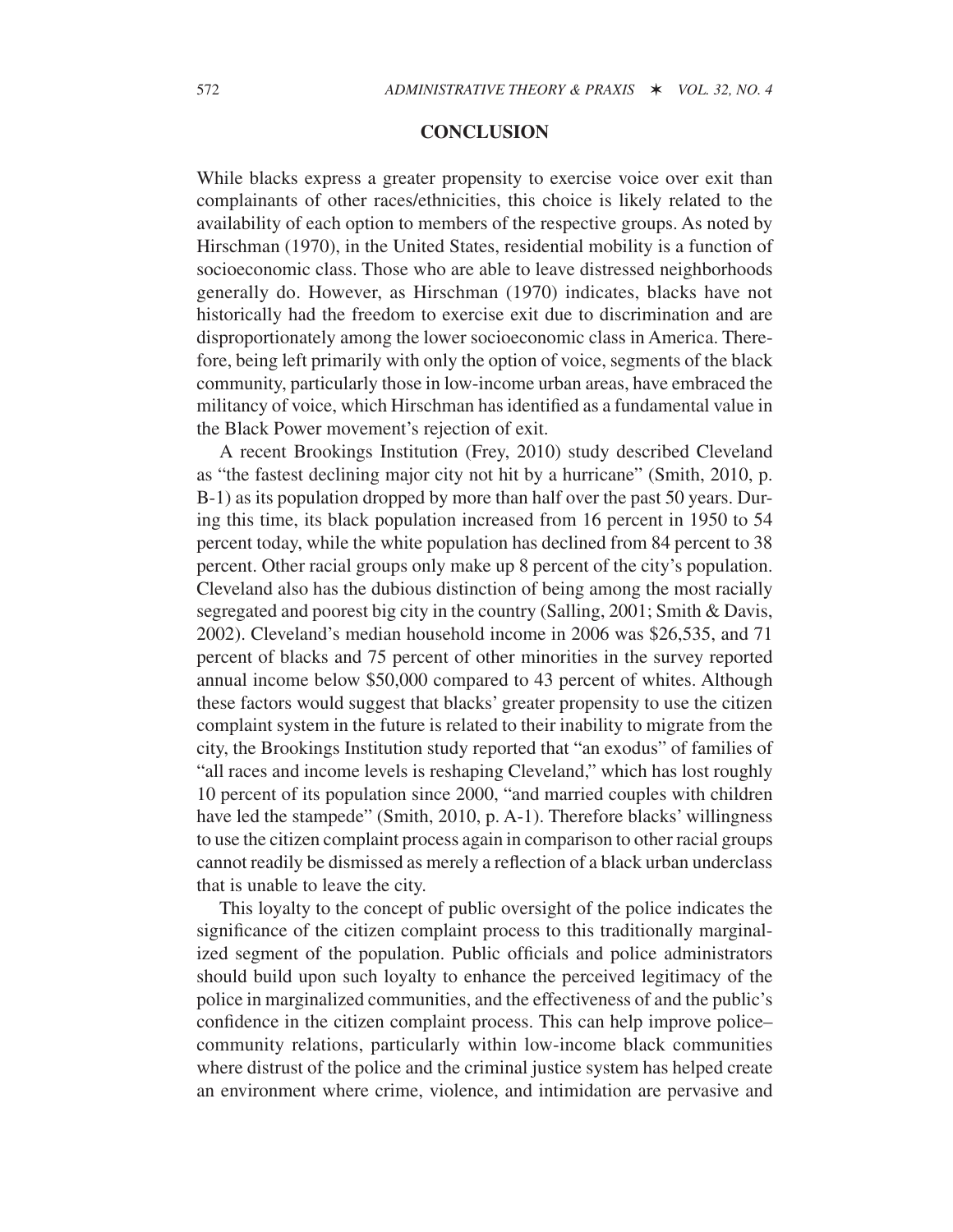the "stop-snitching" culture holds sway over residents' lives and public space (Anderson, 1999). Enhanced trust and mutual respect between police and the community can in turn help in the development of a partnership that will enable law-abiding citizens to work along with police to reduce crime in these marginalized communities. This could also potentially help abate the mass exodus from the city.

More broadly, this phenomenon of voice and the loyalist behavior exhibited primarily by blacks toward the citizen complaint process, coupled with the alarming prevalence of police-involved shootings of unarmed black males across the country and the "Skip" Gates episode (with its allegations of racial profiling), speak to the ongoing need for the nation to forthrightly address the persistent issues related to race and what the Kerner Commission described as the "abrasive relationship" (Nelson, 2000, p. 11) that exists between the police as an institution and African Americans as well as other minority groups in American society.

# *Further Research*

Further investigation is needed into this phenomenon of *voice* among citizens to explore factors related to the use of exit, voice, and loyalty and to help determine ways in which public officials and police administrators can utilize it to (1) capitalize on this unwavering commitment to participation in the citizen complaint process and (2) enhance oversight of the police, helping to bridge the historical divide between the police and the African-American community.

### **NOTES**

1.Although many of the dynamics within the criminal justice system that apply to blacks apply to Hispanics as well, state and federal data on Hispanics within the criminal justice system are often incomplete or inconsistent (Mauer, 2006)

2.Arizona SB-1070 makes it a criminal offense to not carry immigration documentation and gives police broad discretion and power to detain anyone suspected of being in the country illegally (Archibold, 2010).

3.Henry Louis "Skip" Gates, Jr., one of the most noted black scholars in the country, was arrested at his home near Harvard by a white Cambridge police officer, Sergeant James Crowley. Officer Crowley was investigating a report of a suspected break-in at Gates's home. Upon Crowley's arrival, he encountered Gates, who had forced his way into the house through a jammed front door. After some verbal exchange and reported resistance on the part of Gates, he produced identification verifying this was his home. Further verbal exchange ensued, and Gates was arrested for disorderly conduct. Gates argued this was a case of racial profiling (Goodnough, 2009).

4.This article summarizes the findings of a survey of citizens that had filed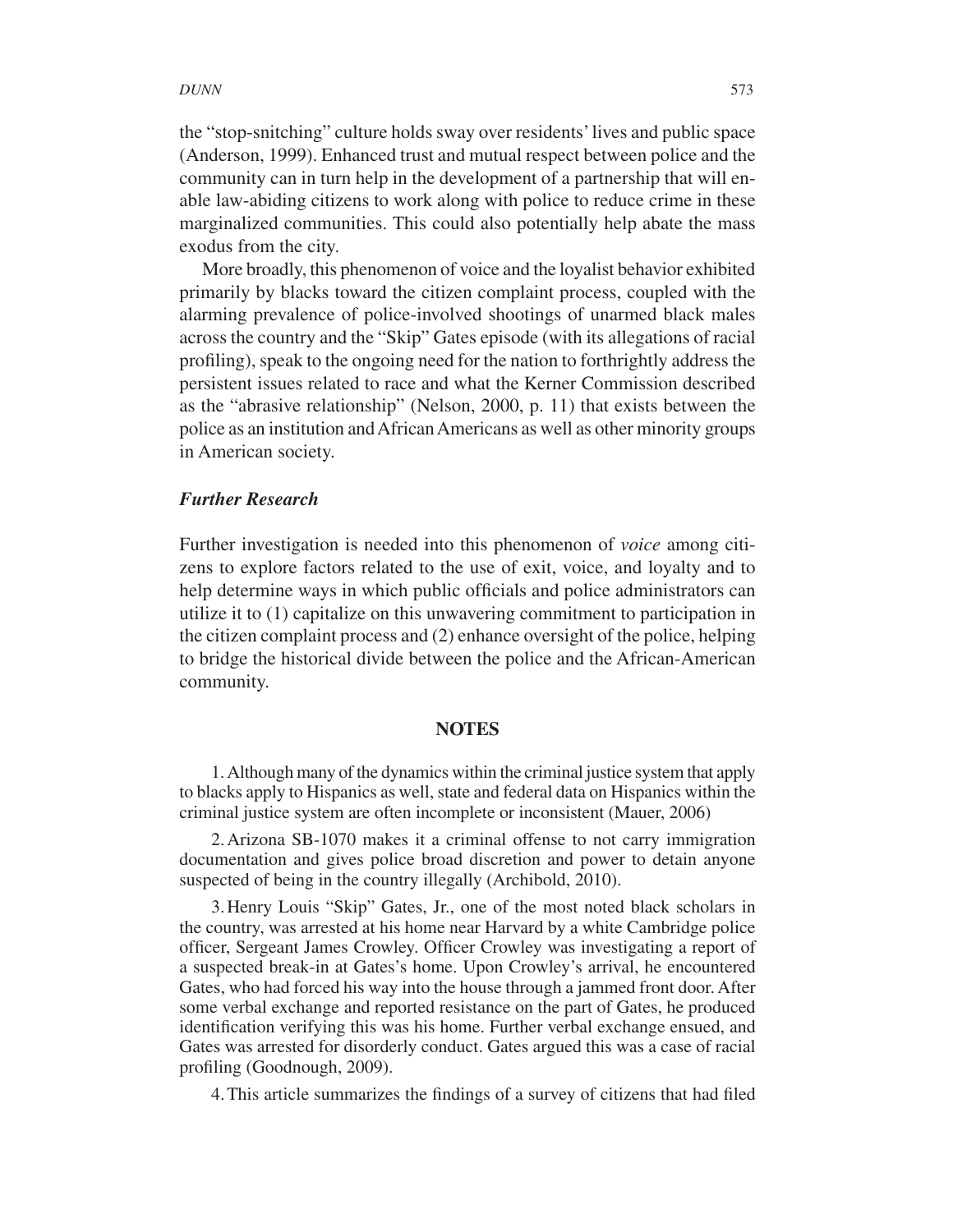complaints against members of the Cleveland Police Department. The survey examined the former complainants' experience and satisfaction with the complaint process and their perception of the board's effectiveness in providing public oversight and accountability of the police.

5. The racial composition of the universe of complainants and the data set the survey sample was drawn from are comparable. Of the complainants in the complaint database with race noted, blacks comprised 64.5 percent (379), whites 26.2 percent (151), Hispanics 8.2 percent (48), and Arabs 1 percent (6). Race was missing on 713 of the 1,189 cases in the complainant data set. Of the 476 cases in the sample data set with race noted, blacks made up 64.7 percent (308), whites 26.8 percent (128), Hispanics 7.4 percent (35), and Arabs 0.8 percent (4).

6. Statistical analysis of the effect of race on willingness to file a complaint against police in the future:  $\chi^2 = 11.106$ ,  $p < .025$  (*df* = 4, *n* = 150).

#### **REFERENCES**

- Adamson, C.R. (1983). Punishment after slavery: Southern state penal systems, 1865–1890. *Social Problems, 30,* 555–569.
- American Civil Liberties Union (ACLU) of Ohio. (2006). *What to do if you're stopped by the police*. Cleveland ACLU of Ohio Foundation.
- Anderson, E. (1999). *Code of the street: Decency, violence, and the moral life of the inner city.* New York: W.W. Norton.
- Archibold, R.C. (2010, April 23). Arizona enacts stringent law on immigration. *New York Times,* www.nytimes.com/ 2010/04/24/us/ politics/24immig.html, accessed June 8, 2010.
- Armstrong, J.S., & Overton, T.S. (1977). Estimating nonresponse bias in mail surveys. *Journal of Marketing Research, 14,* 396–402.
- Bartels, E.C., & Silverman, E.B. (2005). An exploratory study of the New York City Civilian Complaint Review Board mediation program. *Policing: An International Journal of Police Strategies & Management, 28,* 619–630.
- Bowen, W., Dunn, R.A., & Kasden, D.O. (2010). What is urban studies? Context, internal structure, and content. *Journal of Urban Affairs, 32,*  199–227.
- Bridenball, B., & Jesilow, P. (2008). What matters: The formation of attitudes toward the police. *Police Quarterly, 11,* 151–181.
- De Angelis, J., & Kupchik, A. (2007). Citizen oversight, procedural justice, and officer perceptions of the complaint investigation process. *Policing: An International Journal of Police Strategies & Management, 30,* 651– 671.

Dunn, R.A. (In press). Are CPRBs effective? A case study. *Public Performance & Management Review.*

Durose, M.R., Smith, E.L., & Langan, P. (2005). *Contacts between police*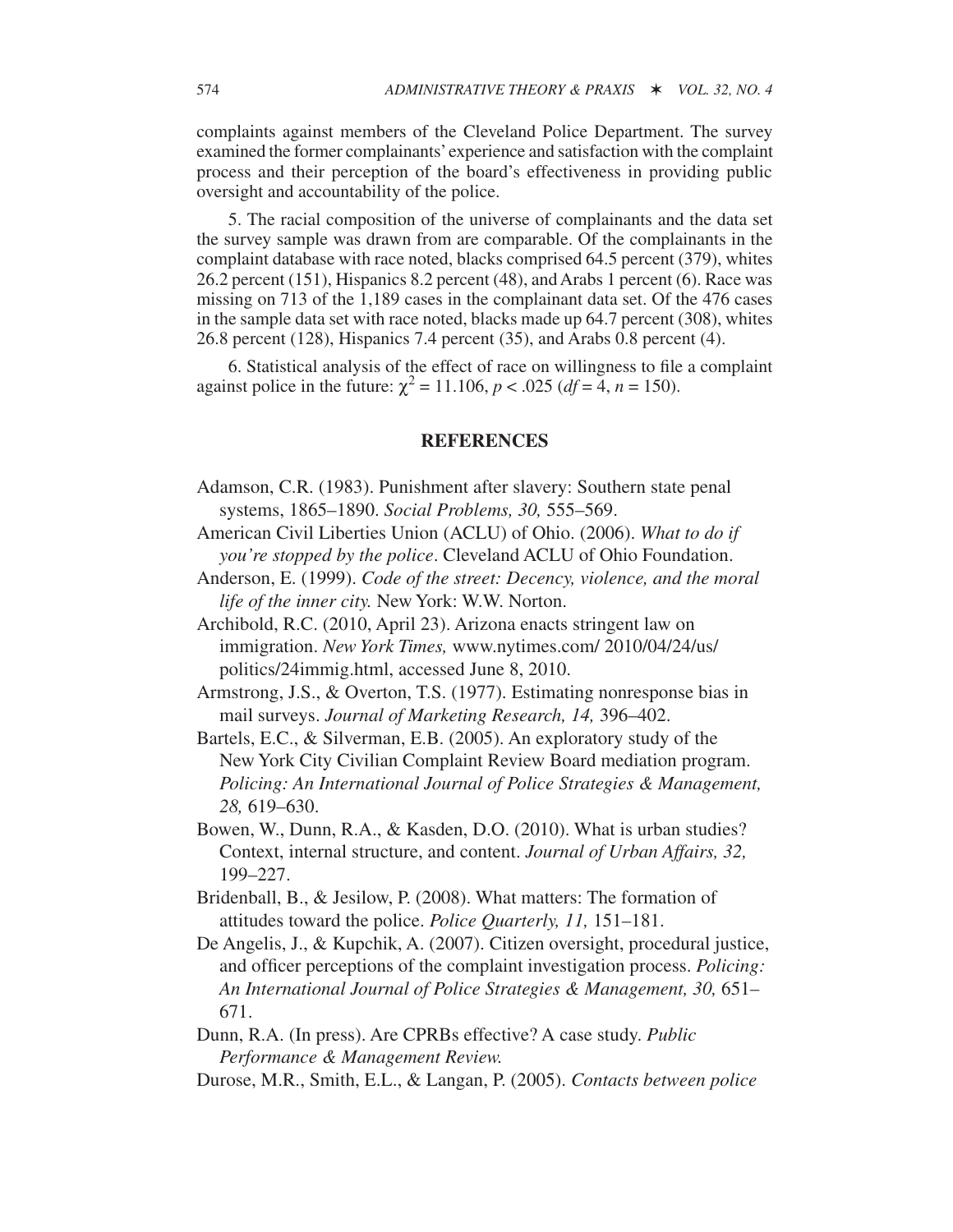*and the public*. Washington, D.C.: Bureau of Justice Statistics, U.S. Department of Justice, Office of Justice Programs.

- Feagin, J.R. (2000). *Racist America: Roots, current realities, and future reparations.* New York: Routledge.
- Fields, R. (2010, June 2). Police officer's visual estimate of speed is enough for a conviction, Ohio Supreme Court rules. *Plain Dealer,* http:// blog.cleveland.com, accessed June 8, 2010.
- Foucault, M. (1977). *Discipline and punish: The birth of the prison* (A. Sheridan, Trans.). New York: Vintage Books.
- Frank, R., Akresh, I.R., & Lu, B. (2010). Latino immigrants and the U.S. racial order: How and where do they fit in? *American Sociological Review, 75,* 378–401*.*
- Frey, W. (2010). *The state of metropolitan America*. Washington, D.C.: Brookings Institution Press.
- Goodnough, A. (2009, July 21). Harvard professor jailed; officer is accused of bias. *New York Times,* www.nytimes.com/2009/07/21/us/21gates. html?sq/, accessed June 3, 2010.
- Greene, J.R. (2007). Making police oversight independent and transparent. *Criminology & Public Policy, 6,* 747–754.
- Harris, D. (2002). *Profiles in injustice: Why racial profiling cannot work.* New York: New Press.
- Harris, D. (2005). *Good cop: The case for preventive policing.* New York: New Press.
- Harris, M. (1964). *Patterns of race in the Americas.* New York: Norton.
- Hawkins, D.F. (1985). Trends in black-white imprisonment: Changing conceptions of race or changing patterns of social control? *Crime and Social Justice, 24,* 187–209.
- Hirschman, A. (1970). *Exit, voice, and loyalty: Responses to declines in firms, organizations, and states.* Cambridge: Harvard University Press.
- Holder, E. (2010). Attorney General Eric Holder addresses the National Organization of Black Law Enforcement Executives. www.justice.gov/ ag/speeches/2010/ag-speech-100212.html, accessed February 24, 2010.
- Jones, J.M. (1972). *Prejudice and racism*. Reading, MA: Addison-Wesley.
- Lineberry, R.L., Edwards, G.C., III, & Wattenberg, M.P. (1994). *Government in America: People, politics, and policy.* New York: HarperCollins.
- Livingston, D. (2002). *Citizen review of police complaints: Four critical dimensions of value.* Paper presented at the Eighth Annual Conference of NACOLE, Cambridge, MA.
- Luna, E. (2003). Race, crime, and institutional design: The political geography of race data in the criminal justice system. *Law and Contemporary Problems, 66,* 183–220.
- Marable, M. (1983). *How capitalism underdeveloped black America:*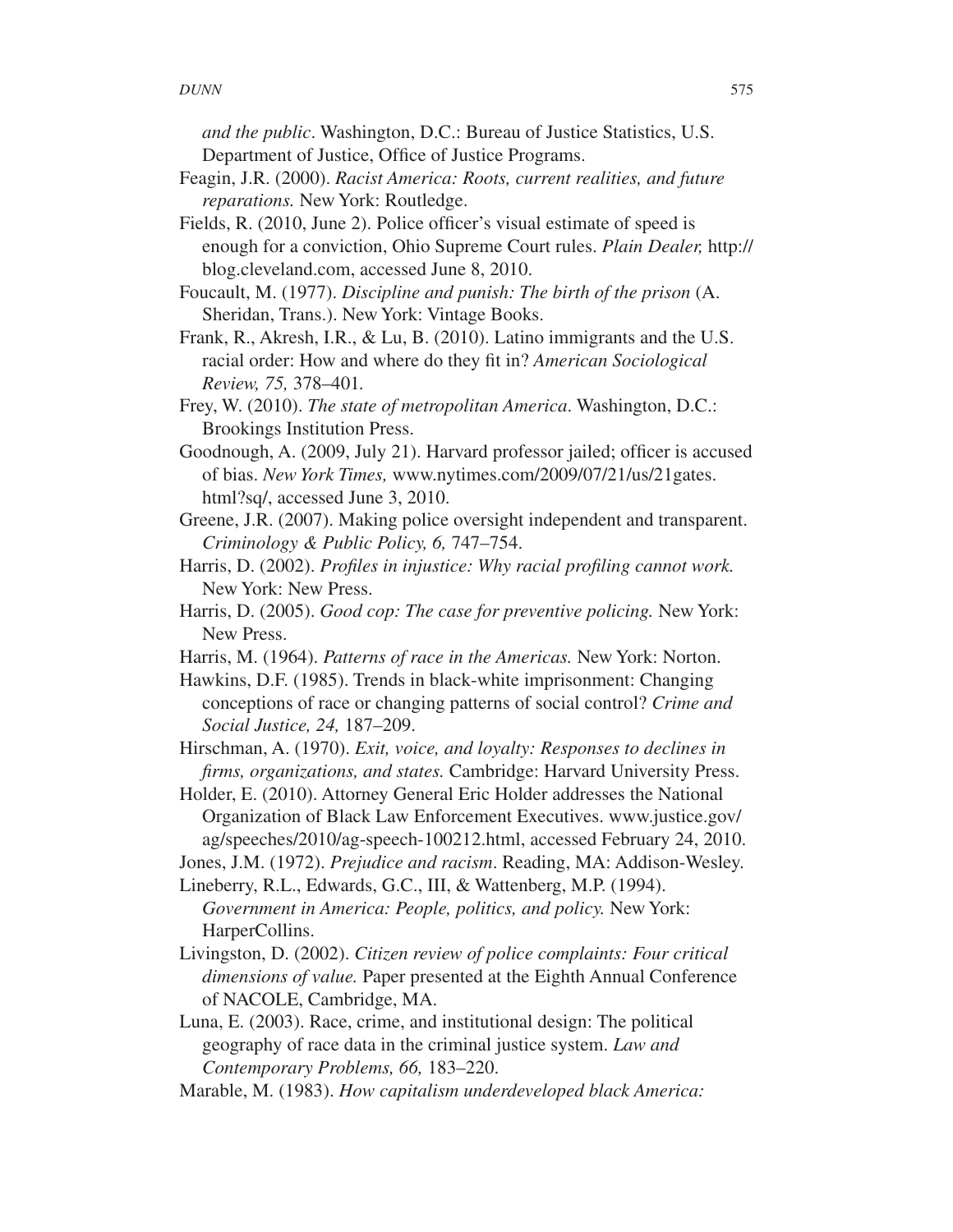*Problems in race, political economy, and society.* Cambridge, MA: South End Press.

- Maynard-Moody, S., & Musheno, M. (2003). *Cops, teachers, counselors: Stories from the front lines of public service.* Ann Arbor: University of Michigan Press.
- Milovanovic, D., & Russell, K. (Eds.). (2001). *Petit apartheid in the U.S. criminal justice system.* Durham, NC: Carolina Academic Press.
- Moore, L.N. (2003). *Carl B. Stokes and the rise of black political power.* Urbana: University of Illinois Press.
- National Advisory Commission on Civil Disorders. (1968). Report of the National Advisory Commission on Civil Disorders. Washington, D.C.: Superintendent of Documents, Government Printing Office.
- Nelson, J. (Ed.). (2000). *Police brutality.* New York: W.W. Norton.
- Oliver, R.E., (2004). *What is transparency?* Blacklick, OH: McGraw-Hill.
- Omi, M., & Winant, H. (1986). *Racial formation in the United States: From the 1960s to the 1980s.* New York: Routledge & Kegan Paul.
- Pavalko, R.M., & Lutterman, K.G. (1973). Characteristics of willing and reluctant respondents. *Pacific Sociological Review, 16,* 463–476.
- Salling, M. (2001). *Cleveland neighborhood conditions and trends*. Cleveland: Maxine Goodman-Levin College of Urban Affairs.
- Saunders, D.M. (1992). Introduction to research on Hirschman's exit, voice, and loyalty model. *Employee Responsibilities and Rights Journal, 5,* 187–190.
- Seron, C., Pereira, J., & Kovath, J. (2004). Judging police misconduct: "Street-level" versus professional policing. *Law & Society Review, 38,*  665–710.
- Sharp, E.B. (1984). Exit, voice, and loyalty in the context of local government problems. *Western Political Quarterly, 37,* 67–83.
- Siegal, L.J., & Senna, J.J. (1997). *Juvenile delinquency.* St. Paul, MN: West.
- Smith, R.L. (2010, May 9). New study reveals that "family flight" is reshaping Cleveland and Northeast Ohio. *Plain Dealer*, B-1, B-3.
- Smith, R.L., & Davis, D. (2002, December 30). "Migration patterns hold back Cleveland: Segregation takes economic toll," analysts say. *Plain Dealer,* A-1, A-8.
- Stivers, C. (2008). The ontology of hope in dark times. *Administrative Theory & Praxis, 30,* 225–239.
- Sviridoff, M., & McElroy, J.E. (1989). *Processing complaints against police in New York City: The complainant's perspective*. New York: Vera Institute of Justice.
- Tyler, T.R., & Degoey, P. (1995). Collective restraint in social dilemmas: Procedural justice and social identification effects on support for

Mauer, M. (2006). *Race to incarcerate.* New York: New Press.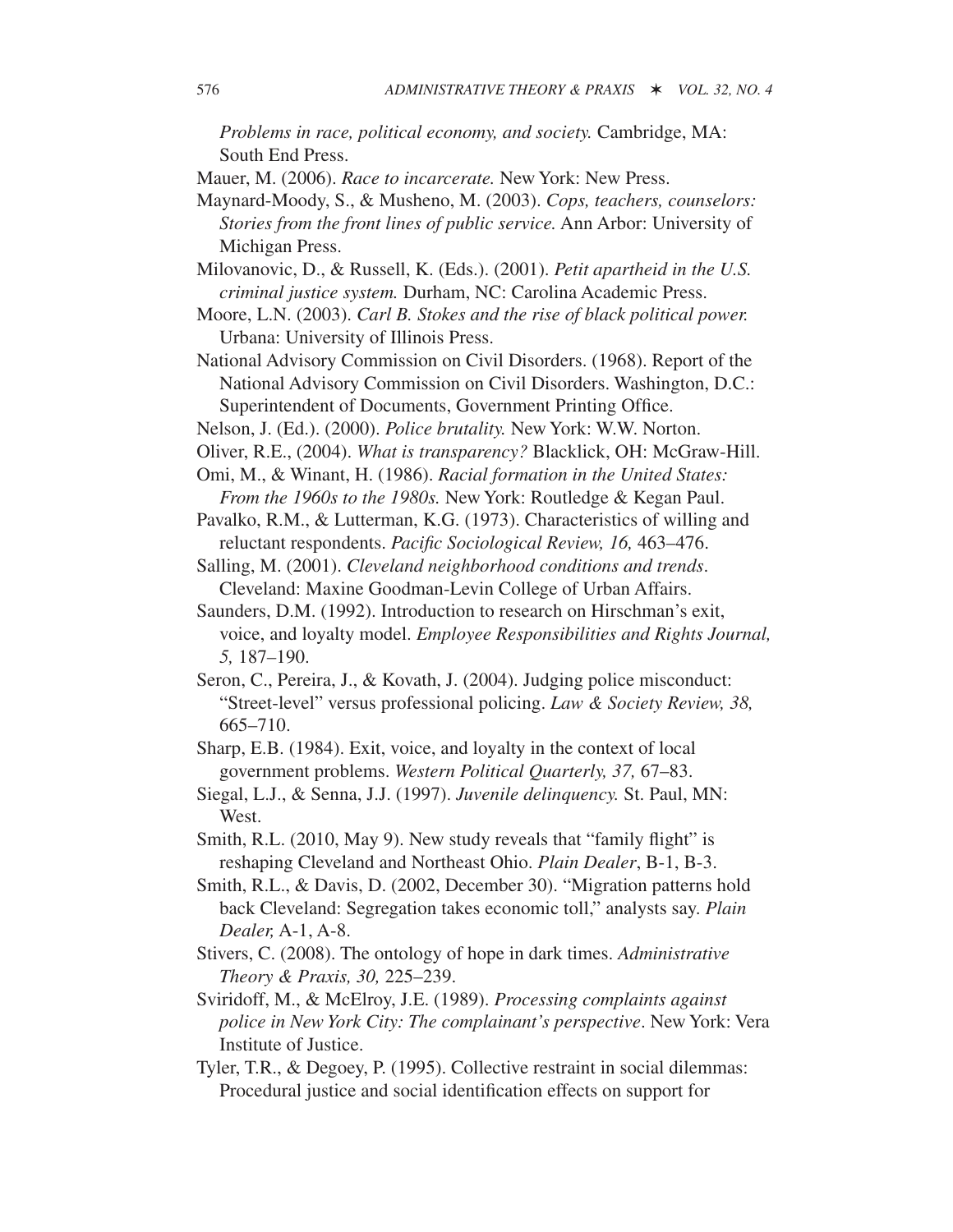authorities. *Journal of Personality and Social Psychology, 69,* 482–497.

- U.S. Bureau of Justice Statistics. (2001). *Prison and jail inmates at midyear 2001.* Washington, D.C.: Department of Justice.
- Van Maanen, J. (1978). Kinsmen in repose. In P. Manning & J. Van Maanen (Eds.), *Policing: A view from the street* (pp. 115–128). Santa Monica, CA: Goodyear.
- Wacquant, L. (2001). *Deadly symbiosis: When ghetto and prison meet and merge.* Thousand Oaks, CA: Sage.
- Walker, S. (2001). *Police accountability: The role of citizen oversight.* Belmont, CA: Wadsworth.
- Walker, S. (2005). *The new world of police accountability*. Thousand Oaks, CA: Sage.
- Warren, J., Gelb, A., Horowitz, J., & Riordan, J. (2008). One in 100: Behind bars in America in 2008*.* www.pewcenteronthestates.org/ uploadedFiles/One%20in%20100.pdf, accessed February 5, 2010.
- Waters, I., & Brown, K. (2000). Police complaints and the complainants' experience. *British Journal of Criminology, 40,* 617–638.
- Wilson, W.J., & Taub, R.P. (2007). *There goes the neighborhood: Racial, ethnic, and class tensions in four Chicago neighborhoods and their meaning for America.* New York: Vintage Books.
- Wintersmith, R.F. (1974). *The police and the black community*. Lexington, MA: Lexington Books.
- Wright, D.R. (1990). *African Americans in the Colonial era: From African origins through the American Revolution*. Arlington Heights, IL: Harlan Davidson.
- Zimmerman, H.J. (1947). *Penal systems and penal reforms in the South since the Civil War.* Ph.D. dissertation, University of North Carolina at Chapel Hill.

**Ronnie A. Dunn** is an assistant professor of urban studies at Cleveland State University. His primary research interests include racial and social justice, inequality and the criminal justice system, and issues affecting disadvantaged urban groups. He has published articles in scholarly journals in the fields of public management, health, and urban studies.